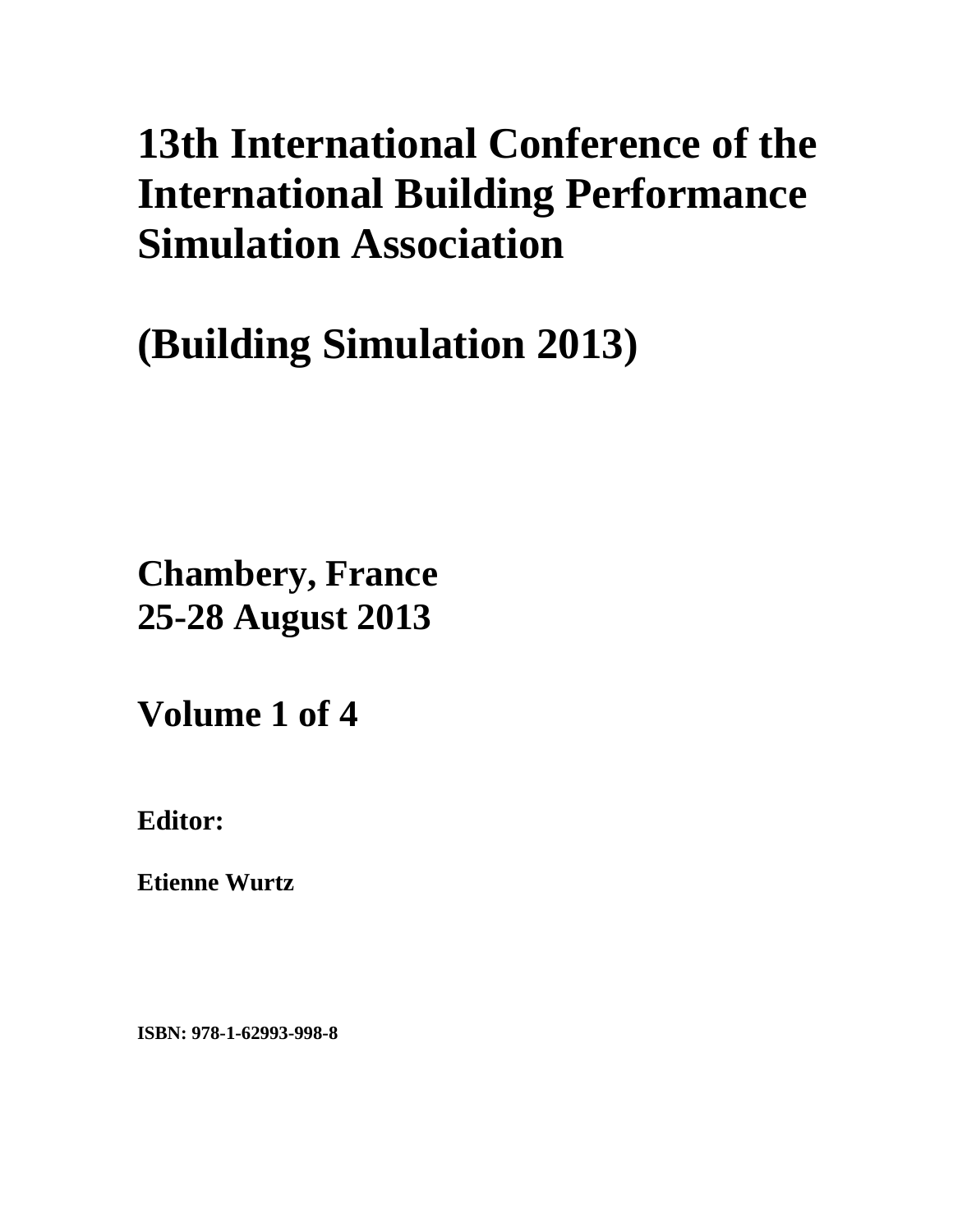**Printed from e-media with permission by:** 

Curran Associates, Inc. 57 Morehouse Lane Red Hook, NY 12571



**Some format issues inherent in the e-media version may also appear in this print version.** 

Copyright© (2013) by International Building Performance Simulation Association (IBPSA) All rights reserved.

Printed by Curran Associates, Inc. (2014)

For permission requests, please contact IBPSA at the address below.

IBPSA c/o Jan Hensen Technische Universiteit Eindhoven P.O, Box 513 5600 MB EINDHOVEN

Phone: +31 40-247 2988

j.hensen@tue.nl

## **Additional copies of this publication are available from:**

Curran Associates, Inc. 57 Morehouse Lane Red Hook, NY 12571 USA Phone: 845-758-0400 Fax: 845-758-2634 Email: curran@proceedings.com Web: www.proceedings.com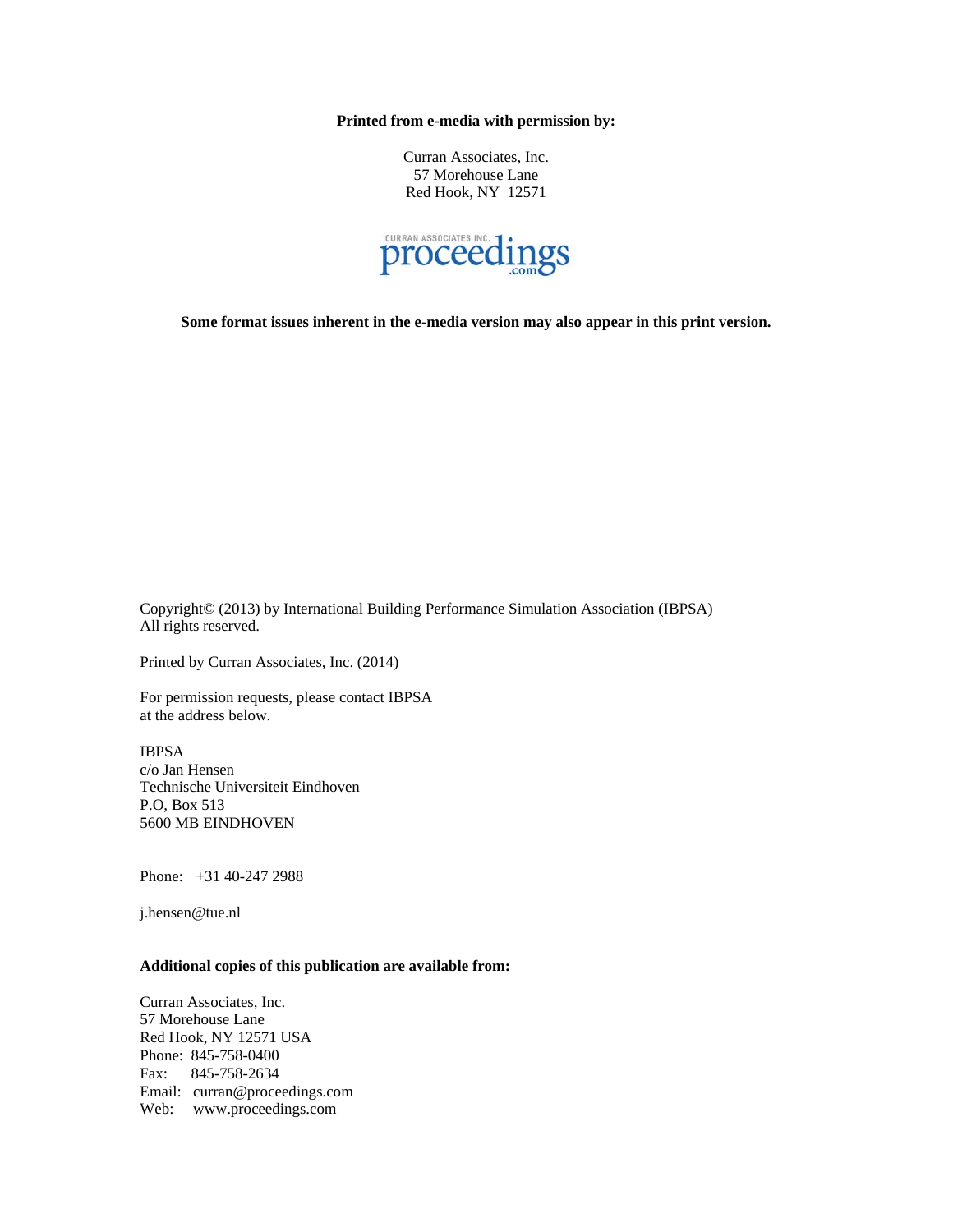## **TABLE OF CONTENTS**

## **VOLUME 1**

## **BP-1 – BUILDING PHYSICS: AIRFLOW**

| Gregory Krajewski                                                      |  |
|------------------------------------------------------------------------|--|
|                                                                        |  |
| Shuging Cui, Pascal Stabat, Dominique Marchio                          |  |
|                                                                        |  |
| Francois Gloriant, Pierre Tittelein, Annabelle Joulin, Stephane Lassue |  |
|                                                                        |  |
| Petr Zelensky, Martin Bartak, Jan Hensen                               |  |
|                                                                        |  |
| Magdalena Hajdukiewicz, Marco Geron, Marcus M. Keane                   |  |

#### **VC-1 – VALIDATION, CALIBRATION, AND UNCERTAINTY**

| An Investigation Into The Role Of Thermal Mass On The Accuracy Of Co-heating Tests Through Simulations & |  |
|----------------------------------------------------------------------------------------------------------|--|
|                                                                                                          |  |
| Samuel Stamp, Robert Lowe, Hector Altamirano-Medina                                                      |  |
| Integration Of A Green Envelope Model In A Transient Building Simulation Program And Experimental        |  |
|                                                                                                          |  |
| Rabah Djedjig, Emmanuel Bozonnet, Rafik Belarbi                                                          |  |
|                                                                                                          |  |
| Marco Giuliani, Stefano Avesani, Ulrich Filippi Oberegger                                                |  |
| Ron Judkoff, Joel Nevmark                                                                                |  |
|                                                                                                          |  |
| Yuming Sun, Heng Su, C. F. Jeff Wu, Godfried Augenbroe                                                   |  |

## **CS-1 – CASE STUDIES: DISTRICT ENERGY SYSTEMS**

| Application Of A District Heating Network (DHN) Model For An Ex-Ante Evaluation To Support A Multi-sources |  |
|------------------------------------------------------------------------------------------------------------|--|
| Charlotte Marguerite, Bernard Bourges, Bruno Lacarriere                                                    |  |
|                                                                                                            |  |
| Anna Manyes, Laura Siso, Jaume Salom                                                                       |  |
|                                                                                                            |  |
| Marcus Fuchs, Thomas Dixius, Jens Teichmann, Moritz Lauster, Rita Streblow, Dirk Muller                    |  |
| Simulation Of Energy Conservation Measures And Its Implications On A Combined Heat And Power District      |  |
|                                                                                                            |  |
| Mehmet Elci, Sattaya Narmsara, Florian Kagerer, Sebastian Herkel                                           |  |
|                                                                                                            |  |
| Akomeno Omu, Ruchi Choudhary, Alasdair Young                                                               |  |

## **DP-1 – INFLUENCE OF SIMULATION ON THE DESIGN PROCESS**

| Matt Grinberg, Adam Rendek                            |  |
|-------------------------------------------------------|--|
|                                                       |  |
| Silvia Coccolo, Jerome Kaempf, Jean-Louis Scartezzini |  |
|                                                       |  |
| Marco Picco, Marco Marengo, Vittorio Savoldelli       |  |
|                                                       |  |
| Jeff Haberl, Chunliu Mao, Juan-Carlos Baltazar        |  |
|                                                       |  |
| Kan Chen. Rita Streblow. Dirk Muller                  |  |

#### **SB-1 – SOLAR BUILDINGS**

|                                                                                                                                   | 156 |
|-----------------------------------------------------------------------------------------------------------------------------------|-----|
| Gianpiero Evola, Luigi Marletta, Fabio Sicurella                                                                                  |     |
| An Analysis Of Deep Energy Retrofit Strategies In The Existing Canadian Residential Market <b><i>manumeral Carry Canadian</i></b> |     |
| Justin Tamasauskas, Martin Kegel, Roberto Sunye                                                                                   |     |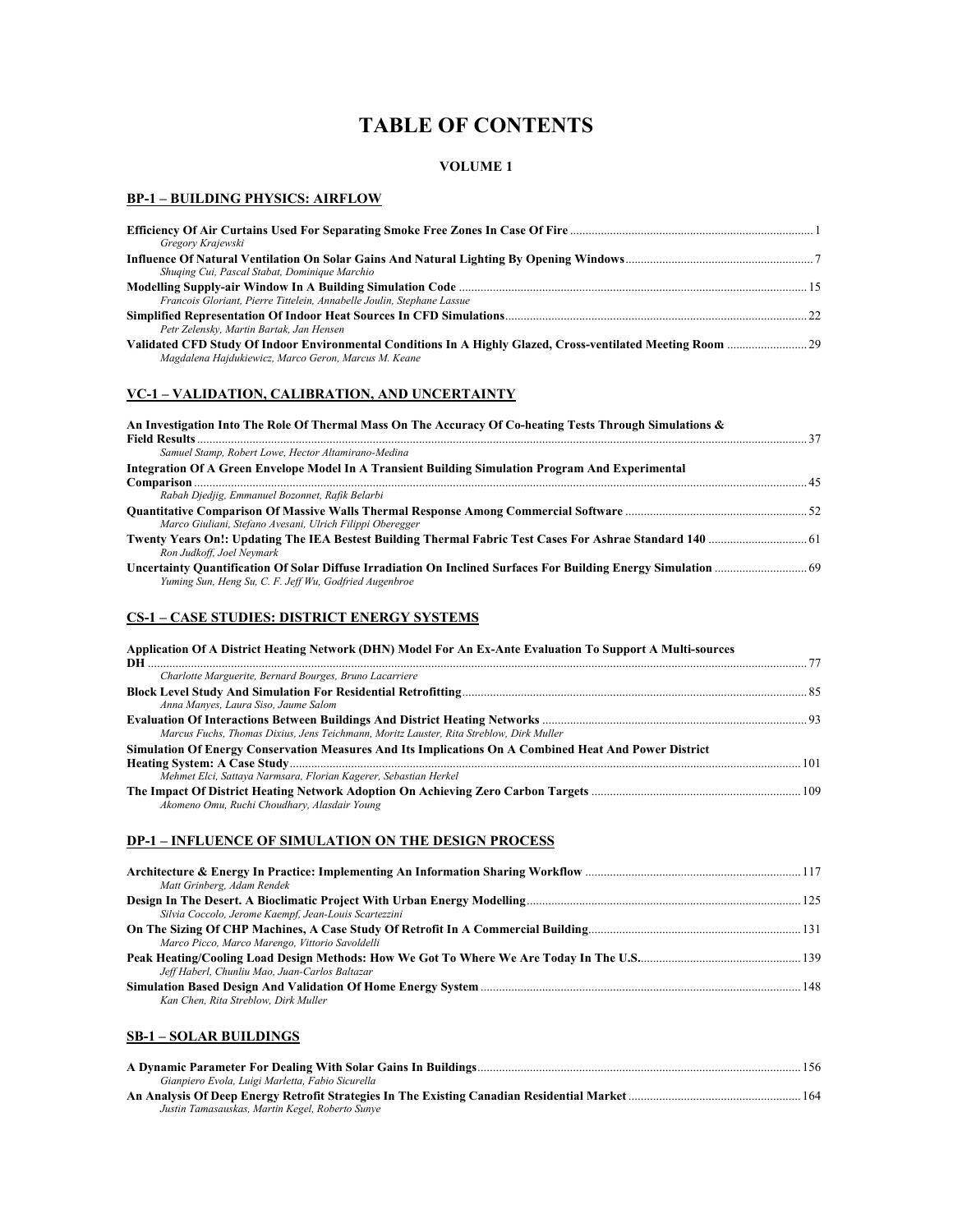| Emilie Nault, Emmanuel Rey, Marilyne Andersen                                                            |  |
|----------------------------------------------------------------------------------------------------------|--|
|                                                                                                          |  |
| Sara Nikoofard, V. Ismet Ugursal, Ian Beausoleil-Morrison                                                |  |
| <b>Transient Thermal And Aerodynamic Modeling Of Pitched Roof: Evaluation Of The Potential Of Energy</b> |  |
|                                                                                                          |  |
| Chantal Maatouk, Assaad Zoughaib, Herve Lemercier, Eric Weiland                                          |  |

## **NS-1 – NEW SOFTWARE DEVELOPMENTS**

| Nathaniel L Jones, Colin J McCrone, Bruce J Walter, Kevin B Pratt, Donald P Greenberg                   |  |
|---------------------------------------------------------------------------------------------------------|--|
|                                                                                                         |  |
| Clayton Miller, Christian Hersberger, Marcus Jones                                                      |  |
|                                                                                                         |  |
| Romain Nouvel, Claudia Schulte, Ursula Eicker, Dirk Pietruschka, Volker Coors                           |  |
| Developing A System Dynamics Based Building Performance Simulation Model – SdSAP To Assist Retrofitting |  |
|                                                                                                         |  |
| Yangang Xing, Simon Lannon, Malcom Eames                                                                |  |
|                                                                                                         |  |
| Charles S. Barnaby, Bruce A. Wilcox, Philip Niles                                                       |  |

## **BP-2 – BUILDING PHYSICS: AIRFLOW**

| Wei Liu, Oingvan Chen                                                                                   |  |
|---------------------------------------------------------------------------------------------------------|--|
| CFD Simulation Of The Three-dimensional Effects Induced By The NOX Photocatalytic Degradation Around An |  |
|                                                                                                         |  |
| Sophia Buckingham, Cecile Goffaux, Ariane Frere, Denis Jacquet, Laurent Geron                           |  |
|                                                                                                         |  |
| Bo Wang                                                                                                 |  |
|                                                                                                         |  |
| Twan Van Hooff, Bert Blocken, Pierre Gousseau, GertJan Van Heijst                                       |  |
|                                                                                                         |  |
| Faisal Durrani, Malcolm Cook, Jim McGuirk, Torwong Chenvidyakarn                                        |  |

## **VC-2 – VALIDATION, CALIBRATION, AND UNCERTAINTY**

| A Multi-stage Approach For Building And Hyac Model Validation And Its Application To A Swiss Office Building 275 |  |
|------------------------------------------------------------------------------------------------------------------|--|
| Dimitrios Gyalistras, Carina Sagerschnig, Markus Gwerder                                                         |  |
| Design Support Tool For Low-energy Dwellings: Identifying Early Design Default Values Through A Parametric       |  |
|                                                                                                                  |  |
| Lieve Weytjens, Griet Verbeeck, Liesbeth Staepels                                                                |  |
|                                                                                                                  |  |
| Roel Loonen, Jan L. M. Hensen                                                                                    |  |
|                                                                                                                  |  |
| Alessandro Prada, Giovanni Pernigotto, Paolo Baggio, Andrea Gasparella                                           |  |
|                                                                                                                  |  |
| Byung Sik Park, Yuchao Zhang, Jie Liu                                                                            |  |

## **CS-2 – CASE STUDIES: MULTIDISCIPLINARITY**

| Nathalia Barbosa De Queiroz Braga, Martin Ordenes Mizgier, Renato Tibirica De Saboya                                                    |  |
|-----------------------------------------------------------------------------------------------------------------------------------------|--|
|                                                                                                                                         |  |
| Sergio Leal, Stefan Hauer, Gerhard Zucker, Stefan Soucek, Dietmar Loy, Nils Heinrich, Thomas Frank, Thomas Drzymalla, Franz<br>Schubert |  |
|                                                                                                                                         |  |
| Ardeshir Mahdavi, Arzu Tugrul, Josef Lechleitner, Matthias Schub                                                                        |  |
|                                                                                                                                         |  |
| Nicholas Long, Jennifer Scheib, Shanti Pless, Marjorie Schott                                                                           |  |
|                                                                                                                                         |  |
| Timea Bejat, Anne-France Barthelme, Jasmin Perotti                                                                                      |  |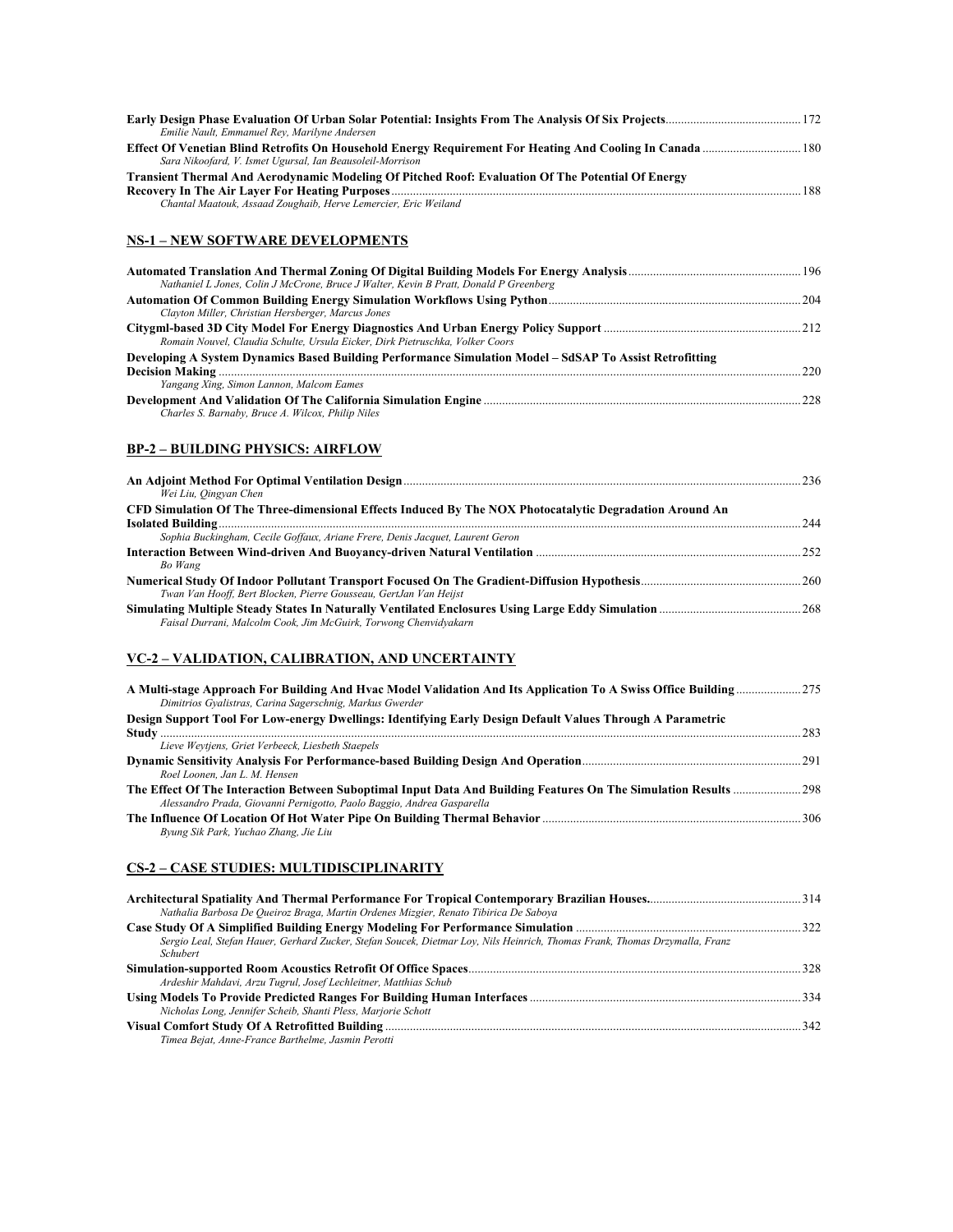## **DP-2 – INFLUENCE OF SIMULATION ON THE DESIGN PROCESS**

| Mickael Rabouille, Pascal Perrotin, Etienne Wurtz                                                                         |  |
|---------------------------------------------------------------------------------------------------------------------------|--|
| Ellen Franconi, Kristin Field, Michael Deru                                                                               |  |
| Conceptual Energy Modeling For Architecture, Planning And Design: Impact Of Using Building Performance<br>Timothy Hemsath |  |
| Shih-Hsin Eve Lin, David Jason Gerber                                                                                     |  |
| Simon Tucker, Clarice Bleil De Souza                                                                                      |  |

#### **SB-2 – SOLAR BUILDINGS**

| A Fully Automated Calculation Of Shadow Casting With Matrix-based Coordinate Transformations And Polygon       |  |
|----------------------------------------------------------------------------------------------------------------|--|
|                                                                                                                |  |
| Matthias Gladt. Thomas Bednar                                                                                  |  |
|                                                                                                                |  |
| Remy Greffet, Patrick Salagnac, Ghislain Michaux, Jean-Baptiste Ridoret                                        |  |
|                                                                                                                |  |
| Khaled Nassar, Mohamed Alv                                                                                     |  |
|                                                                                                                |  |
| Cezary Misiopecki, Arild Gustavsen, Bjorn Petter Jelle                                                         |  |
| Overall Energy Performance Of Glazing Facades And Effect Of Different Weather Years For Energy Calculation 422 |  |
| Anna Machniewicz, Dariusz Heim                                                                                 |  |

## **NS-2 – NEW SOFTWARE DEVELOPMENTS**

| A Multi-energy Modelling, Simulation And Optimisation Environment For Urban Energy Infrastructure Planning 430           |  |
|--------------------------------------------------------------------------------------------------------------------------|--|
| Jessen Page, Daniele Basciotti, Olivier Pol, Jose Nuno Figaldo, Mario Couto, Rebecca Aron, Alice Chiche, Laurent Fournie |  |
|                                                                                                                          |  |
| Heledd Iorwerth, Simon Lannon, Diana Waldron, Thomas Bassett, Philip Jones                                               |  |
|                                                                                                                          |  |
| Enrico Crobu, Simon Lannon, Michael Rhodes, Gabriela Zapata                                                              |  |
|                                                                                                                          |  |
| Clarice Bleil De Souza, Simon Tucker                                                                                     |  |
| Christoph Reinhart, Timur Dogan, Alstan Jakubiec, Tarek Rakha, Andrew Sang                                               |  |

## **P-BP-1 – POSTERS: BUILDING PHYSICS: AIRFLOW**

| A Study Of Wind Pressure Coefficient And Its Effect On Cross Ventilation – CFD With A Representation Of                                                       |  |
|---------------------------------------------------------------------------------------------------------------------------------------------------------------|--|
|                                                                                                                                                               |  |
| Yasuaki Sumida, Koji Sakai, Hiroki Ono                                                                                                                        |  |
| Islam Abohela, Neveen Hamza, Steven Dudek                                                                                                                     |  |
| Xiaocheng Song, Jing Liu                                                                                                                                      |  |
| Sara Gilani, Hamid Montazeri, Bert Blocken                                                                                                                    |  |
| Climatic Based Consideration Of Double Skin Facade System: Natural Ventilation Performance Of A Case Study<br>Mona Azarbayjani                                |  |
| Meiwei Qi, Haoru Li, Xiaofeng Li                                                                                                                              |  |
| Measurement And CFD Analysis Of Open Air Invasion Phenomenon At Opening Of An Automatic Sliding Door 514<br>Koji Sakai, Hiroki Ono, Masatoshi Ito             |  |
| Sebastien Wullens, Michel Pons, Etienne Wurtz, Yann Fraigneau                                                                                                 |  |
| Numerical Investigation Of Natural Convection In An Asymmetrically Heated Inclined Channel-chimney Systems.<br>Boris Brangeon, Patrice Joubert, Alain Bastide |  |
| Peng Lei Zhang, Chao Liang, Xianting Li                                                                                                                       |  |
| Chun Chen, Chao-Hsin Lin, Qingyan Chen                                                                                                                        |  |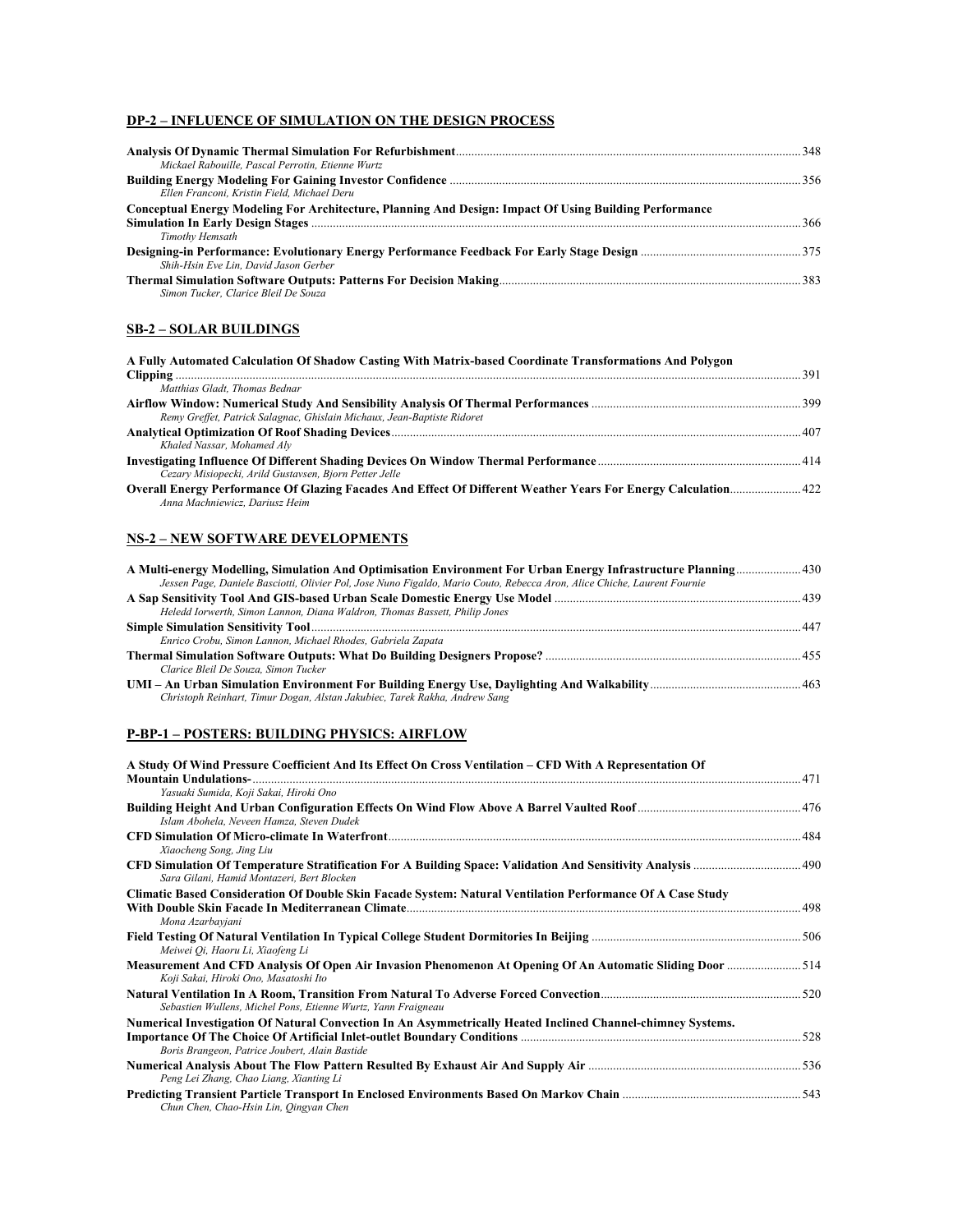| Prediction Of Indoor Air Quality In Houses With Concentration-control-ventilation Systems Considering The |  |
|-----------------------------------------------------------------------------------------------------------|--|
|                                                                                                           |  |
| Motova Havashi, Haruki Osawa                                                                              |  |
|                                                                                                           |  |
| Xavier Faure, Francois Demouge                                                                            |  |
|                                                                                                           |  |
| Kelin Li. Xiaofeng Li                                                                                     |  |
|                                                                                                           |  |
| Mohamad Mohd Faizal, Hagishima Aya, Tanimoto Jun, Ikegaya Naoki, Omar Abdul Rahman                        |  |

## **P-VC – POSTERS: VALIDATION, CALIBRATION, AND UNCERTAINTY**

| Dong Chen                                                                                                                                                                  |     |
|----------------------------------------------------------------------------------------------------------------------------------------------------------------------------|-----|
| Mahnameh Taheri, Farhang Tahmasebi, Ardeshir Mahdavi                                                                                                                       |     |
| A Two-staged Simulation Model Calibration Approach To Virutal Sensors For Building Performance Data593<br>Farhang Tahmasebi, Ardeshir Mahdavi                              |     |
| An Inverse Model With Uncertainty Quantification To Estimate The Energy Performance Of An Office Building<br>Yuna Zhang, Zheng O'Neill, Timothy Wagner, Godfried Augenbroe | 599 |
| Danielle Monfet, Radu Zmeureanu                                                                                                                                            |     |
| Olfa Mejri, Bruno Peuportier, Alain Guiavarch                                                                                                                              |     |
| Development And Calibration Of A Reduced-order Energy Performance Model For A Mixed-use Building 621<br>Bing Dong, Zheng O'Neill, Dong Luo, Trevor Bailey                  |     |
| Development Of A Method To Predict Building Energy Consumption Through An Artificial Neural Network                                                                        |     |
|                                                                                                                                                                            | 629 |
| Ana Paula Melo, Roberto Lamberts, Daniel Costola, Jan L. M. Hensen                                                                                                         |     |
| Julien Borderon, Rofaida Lahrech, Jean-Robert Millet, Sihem Tasca-Guernouti                                                                                                |     |
| Glenn Reynders, Thomas Nuytten, Dirk Saelens                                                                                                                               |     |
| Simulating Combined Heat And Moisture Transfert With Energyplus: Uncertainty Study And Comparison With                                                                     | 653 |
| Clara Spitz, Monika Woloszyn, Buhe Catherine, Labat Matthieu                                                                                                               |     |
| <b>Transient Simulation Calibration Of An Old Building Using Experimental Design: Results Uncertainty</b>                                                                  |     |
| <b>Evaluation</b>                                                                                                                                                          | 662 |
| Antoine Caucheteux, Emma Stephan                                                                                                                                           |     |

## **P-CS-1 – POSTERS: CASE STUDIES**

| Investigation Of New Concepts Of Ground Heat Exchangers And Building Integrated Heat Exchangers For                                                                                                         |     |
|-------------------------------------------------------------------------------------------------------------------------------------------------------------------------------------------------------------|-----|
|                                                                                                                                                                                                             | 670 |
| Fabian Ochs, Georgios Dermentzis, Wolfgang Feist                                                                                                                                                            |     |
| Yan Xue, Oingvan Chen                                                                                                                                                                                       |     |
| Jeong Min Choi, Sung Woo Cho, Min Soo Park                                                                                                                                                                  |     |
| Analysis And Simulation Of Energy Efficiency Of Commercial Buildings Envelope In Central Zone Of Pelotas                                                                                                    |     |
|                                                                                                                                                                                                             | 694 |
| Jaqueline Peglow, Eduardo Grala Da Cunha, Tatiane Ballerine Fernandes, Gabriela Beraldi, Oberdan Mendonca, Cassia Laire<br>Kozloski, Julia Robaldo, Vitoria Santos Avila, Kimberly Pinheiro, Bruna Rogovski |     |
| Sara Persoon, Theodoor Hongens                                                                                                                                                                              |     |
| Analysis Of The Effectiveness Of A Simulation Model For Predicting The Performance Of A Tankless Water                                                                                                      |     |
| Heater Retrofit                                                                                                                                                                                             | 708 |
| Robert John Ries, Russell Walters, Deny Dwiantoro                                                                                                                                                           |     |
| <b>Comparison Of The Cost And Energy Efficiency Of Energy Saving Measures In Case Of A Hungarian Single</b>                                                                                                 |     |
|                                                                                                                                                                                                             | 716 |
| Zsofia Belafi, Adrienn Gelesz, Andras Reith                                                                                                                                                                 |     |
| Noriko Umemiya, Takayuki Harada, Masato Tokuda, Tatsuya Sakane, Satoshi Hirata                                                                                                                              | 724 |
|                                                                                                                                                                                                             |     |
| Simon Taylor, David Allinson, Steven Firth, Kevin Lomas                                                                                                                                                     |     |
|                                                                                                                                                                                                             |     |
| Toshihiko Sudo, Ryoichi Kajiya, Koji Sakai                                                                                                                                                                  |     |
| Lucie Merlier, Frederic Kuznik, Gilles Rusaouen, Jean-Jacques Roux, Serge Salat                                                                                                                             |     |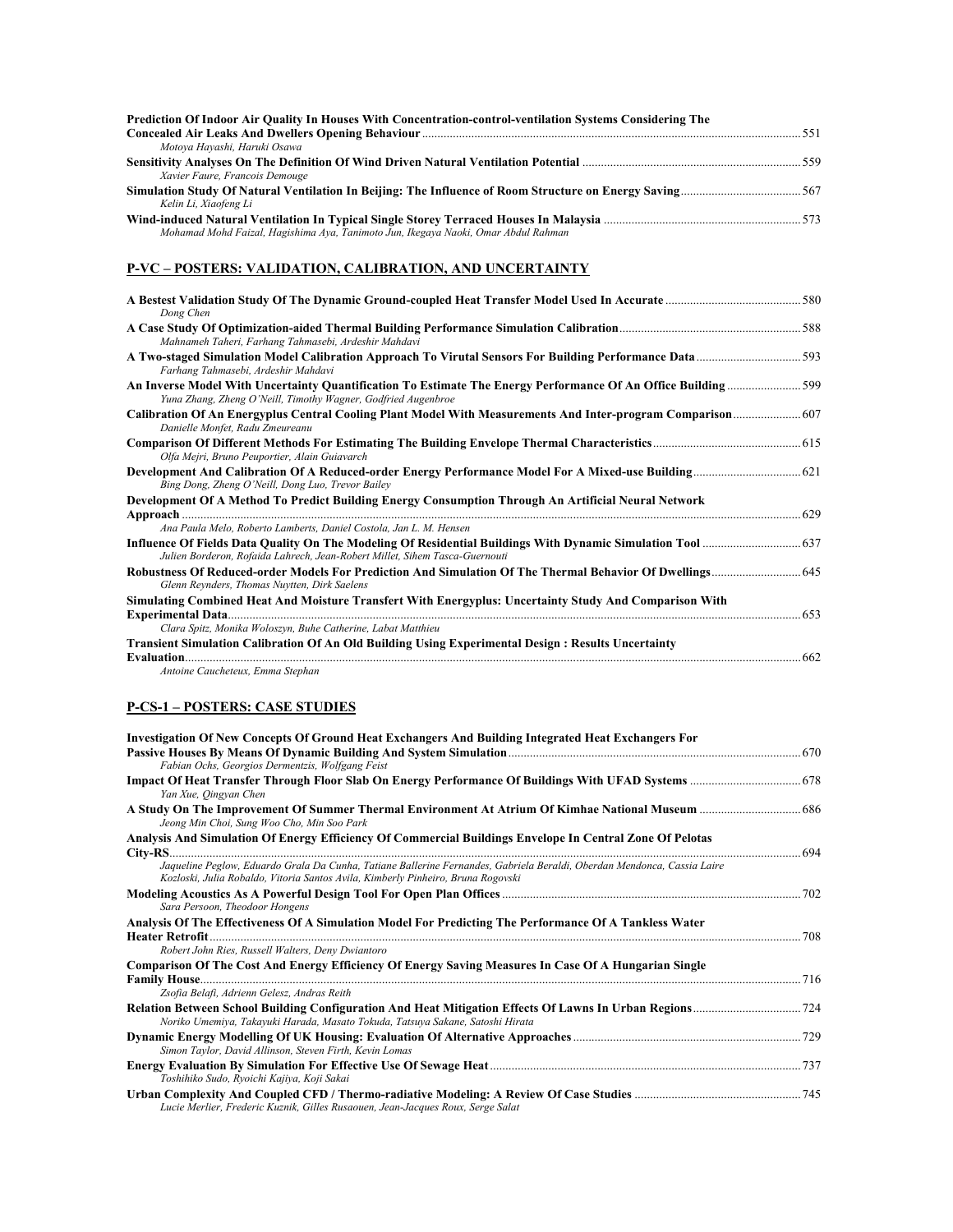| Moritz Lauster, Marcus Fuchs, Jens Teichmann, Rita Streblow, Dirk Muller                                  |      |
|-----------------------------------------------------------------------------------------------------------|------|
|                                                                                                           |      |
| Takashi Kurabuchi, Hitoshi Sosa, Sihwan Lee                                                               |      |
|                                                                                                           |      |
| Daniel Knott, Ralph Evins                                                                                 |      |
| Filter-differential-pressure-based Energy Consumption Analysis When Using Air-side Economizer For Data    |      |
|                                                                                                           |      |
| Seonghyun Park, Janghoo Seo, Je-Young Kim, Yong-Ho Jung, Hyun-Jae Jang                                    |      |
| Using Energy Modelling For Calculations Of Energy Savings, Payback And Return On Investment For A Typical |      |
|                                                                                                           | -777 |
| Hasim Altan, Rohan Shiram, Young Ki Kim, Khashayar Mohammadian, Blazej Zemleduch                          |      |

## **P-DP – POSTERS: INFLUENCE OF SIMULATION ON THE DESIGN PROCESS**

| Xavier Marsault                                                                                       |     |
|-------------------------------------------------------------------------------------------------------|-----|
| Comparison Of Green Roof Plants And Substrates Based On Simulated Green Roof Thermal Performance With |     |
| Mingjie Zhao, Paulo Cesar Tabares-Velasco, Jelena Srebric, Sridhar Komarneni                          |     |
|                                                                                                       |     |
| Ki-Uhn Ahn, Young-Jin Kim, Deuk-Woo Kim, Sung-Hwan Yoon, Cheol-Soo Park                               |     |
|                                                                                                       |     |
| Jihun Kim, Brian Phillips, William W. Braham                                                          |     |
| Stephane Ginestet, Jerome Lopez, Stephanie Decker                                                     |     |
| Giovanna Tomczinski Novellini Brigitte, Regina Coeli Ruschel                                          |     |
| Phillip Jones, Simon Lannon, Xiaojun Li, Thomas Bassett, Diana Waldron                                |     |
| <b>Optimizing Insulation-thermal Mass Wall Layer Distribution From Maximum Time Lag And Minimum</b>   |     |
| Mohamad Ibrahim, Patrick Achard, Etienne Wurtz, Pascal Henry Biwole                                   |     |
| Optimizing The Building Form By Simulation-a Parametric Design Methodology Study With Integrated      |     |
| Ziwei Li, Borong Lin, Shuai Lv, Bo Peng                                                               | 842 |
|                                                                                                       |     |
| Max Christian Doelling, Farshad Nasrollahi                                                            |     |
| Jan Zajas, Per Heiselberg                                                                             | 858 |
| Refurbishment Of An Event Centre – How Building Simulation Was Used To Formulate Some Fundamental     |     |
| Caroline Hoffmann, Julia Bachinger                                                                    |     |
|                                                                                                       |     |
| Zhen Tian, Yaping Lei, Borong Lin                                                                     |     |

## **P-SB – POSTERS: SOLAR BUILDINGS AND OUTDOOR CLIMATE**

| Ardeshir Mahdavi, Sokol Dervishi                                                                            |     |
|-------------------------------------------------------------------------------------------------------------|-----|
| George Georgiou, Mahroo Eftekhari, Monjur Mourshed, Philip Eames                                            |     |
| Kwang Ho Lee, Myung Hwan Oh, Jong Ho Yoon                                                                   |     |
| <b>Creating Simulation And Analyzing Systems Of The Amount Of Solar Energy That Received At Residential</b> |     |
|                                                                                                             |     |
| Ali Andaji Garmaroodi, Nilufar Mohammadzadeh, Salimeh Rasouli                                               |     |
|                                                                                                             |     |
| Gavin Bruce Murphy, John Allison, Monari Filippo                                                            |     |
|                                                                                                             |     |
| Chul-Sung Lee, Daniel Costola, Roel Loonen, Jan Hensen                                                      |     |
|                                                                                                             |     |
| Thibault Pflug, Paolo Di Lauro, Tilmann Kuhn, Christoph Maurer                                              |     |
| Future Hourly Weather Files Generation For Studying The Impact Of Climate Change On Building Energy         |     |
| Demand In China                                                                                             | 922 |
| Minena Zhu, Viaun Dan, Zhirbong Huang, Dong Vu, Hugjing Sha                                                 |     |

*Mingya Zhu, Yiqun Pan, Zhizhong Huang, Peng Xu, Huajing Sha*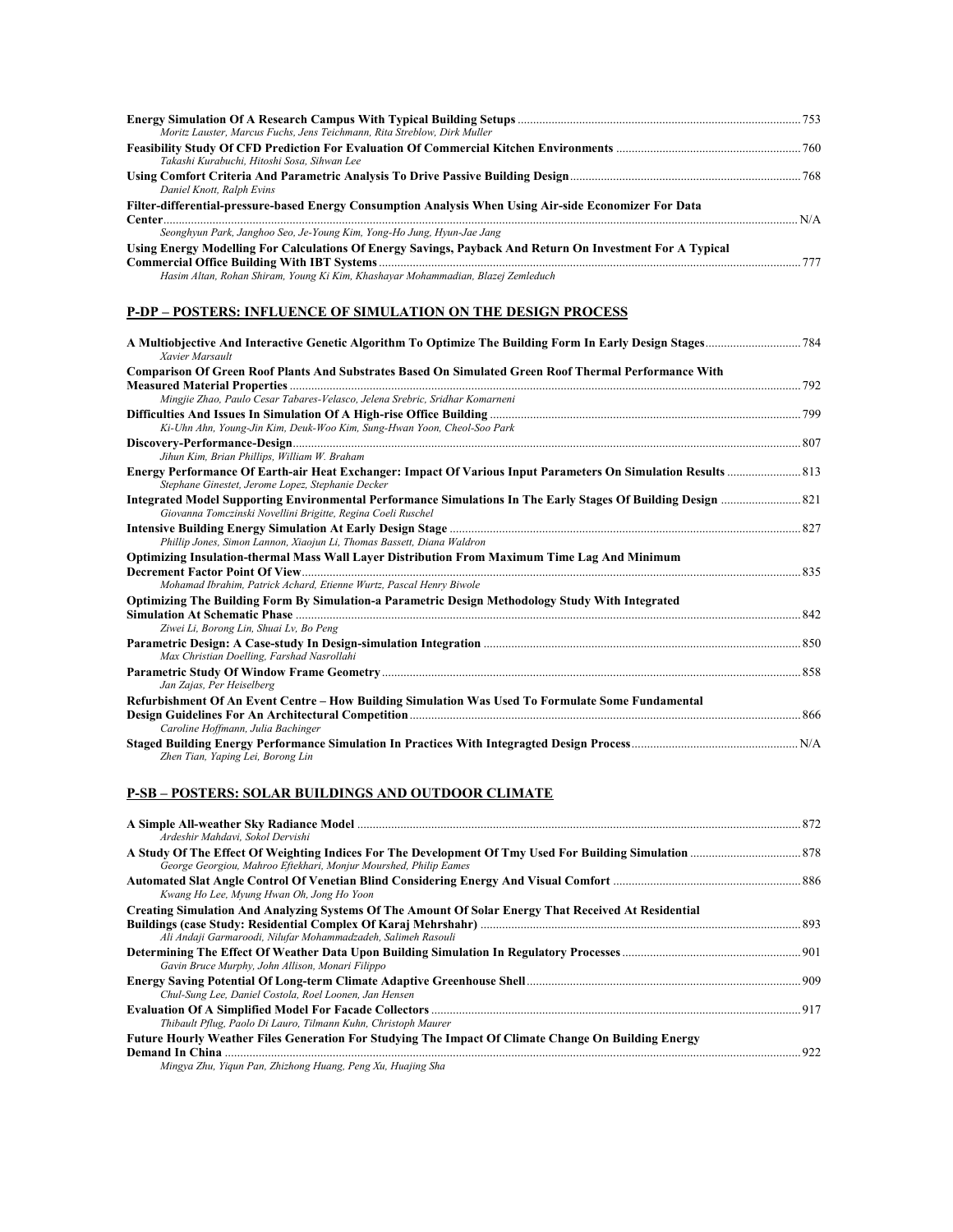## **VOLUME 2**

| Mechanical Cooling Energy Reduction For Commercial Buildings In Hot Climates: Effective Use Of External<br>John P Brittle, Mahroo M Eftekhari, Steven K Firth |  |
|---------------------------------------------------------------------------------------------------------------------------------------------------------------|--|
| Passive Facade Solutions: Trombe Wall Thermal Performance And Glazing Daylighting Performance For                                                             |  |
|                                                                                                                                                               |  |
| Helenice Maria Sacht, Luis Braganca, Manuela Almeida, Rosana Caram                                                                                            |  |
|                                                                                                                                                               |  |
| Remi Granjon, Francoise Burgun, Rob Taylor, Francois Boudehenn                                                                                                |  |
|                                                                                                                                                               |  |
| Kang Mu, Jing Liu, Fangfang Li, Jianli Zhang, Zhen Lu, Junyue Liu                                                                                             |  |
|                                                                                                                                                               |  |
| Mike G. M. Van Der Heijden, Bert Blocken, Jan L. M. Hensen                                                                                                    |  |
|                                                                                                                                                               |  |
| Jan Carmeliet, Jonas Allegrini, Peter Moonen, Saba Saneinejad, Viktor Dorer                                                                                   |  |
| Urban Heat Island In Boston – An Evaluation Of Urban Air-temperature Models For Predicing Building Energy                                                     |  |
|                                                                                                                                                               |  |

*Michael Street, Christoph Reinhart, Leslie Norford, John Ochsendorf* 

## **P-NS – POSTERS: NEW SOFTWARE DEVELOPMENTS AND COMPONENT MODELING**

| Amandine Le Denn, Francois Boudehenn, Daniel Mugnier, Philippe Papillon                                                                                                         |      |
|---------------------------------------------------------------------------------------------------------------------------------------------------------------------------------|------|
| Atmospheres: Proof Of Concept For Web-based 3D Energy Modeling For Designers With Webgl/html5 And                                                                               |      |
|                                                                                                                                                                                 |      |
| Timur Dogan, Christoph Reinhart                                                                                                                                                 |      |
|                                                                                                                                                                                 | .999 |
| Yi Chun Huang, Hui Eng Cheng                                                                                                                                                    |      |
|                                                                                                                                                                                 |      |
| Yi Chun Huang, Yuezhong Liu                                                                                                                                                     |      |
| Hassan Bouhess, Brahim Benhamou, Hassan Hamdi, Amin Bennouna, Pierre Hollmuller, Karim Limam                                                                                    |      |
|                                                                                                                                                                                 |      |
| Gerhard Zweifel, Sebastian Klauz, Christian Struck, Frank Tillenkamp, Tobias Keller, Viktor Dorer, Andreas Weber, Christian<br>Gaegauf, Michael Sattler                         |      |
| Evaluation Of The Software Lightool And Apolux According To Protocols Of Technical Report CIE 171:2006  1032<br>Leticia Niero Moraes, Adriane Sobreira da Silva, Anderson Claro |      |
| Sebastien Thomas, Samuel Hennaut, Stefan Maas, Philippe Andre                                                                                                                   |      |
|                                                                                                                                                                                 |      |
| Nicholas Long, Brian L Ball, Larry Brackney, David Goldwasser, Andrew Parker, Jennifer Elling, Oliver Davis, Dale Kruchten                                                      |      |
|                                                                                                                                                                                 |      |
| Luigi Schibuola, Massimiliano Scarpa, Chiara Tambani                                                                                                                            |      |
| Optimal Performance Of Air/Air Thermoelectric Heat Pump (THP) Coupled To Energy-Efficient Buildings                                                                             |      |
|                                                                                                                                                                                 |      |
| Yeweon Kim, Julien Ramousse, Gilles Fraisse, Pascal Dalicieux, Philippes Baranek                                                                                                |      |
|                                                                                                                                                                                 |      |
| Milica Grahovac, Peter Tzscheutschler, Thomas Hamacher                                                                                                                          |      |
|                                                                                                                                                                                 |      |
| Diego Ibarra, Christoph Reinhart                                                                                                                                                |      |
| Urban Energy Information Modelling: An Interactive Platform To Communicate Simulation-based High Fidelity                                                                       |      |
|                                                                                                                                                                                 |      |
| Shalini Ramesh, Khee Poh Lam, Nina Baird, Henry Johnstone                                                                                                                       |      |
| Julien Nembrini, Mark Meagher, Adam Park                                                                                                                                        | 1096 |

## **BP-3 – BUILDING PHYSICS: WHOLE BUILDING**

| Hongbiao Zhou, Tengfei Zhang, Shugang Wang                                                                         |  |
|--------------------------------------------------------------------------------------------------------------------|--|
|                                                                                                                    |  |
| Sarah Leenknegt, Dirk Saelens                                                                                      |  |
| Enhancing Indoor Air Quality In Existing Apartment Buildings In Athens Using Passive Cooling Techniques1119        |  |
| Efi Spentzou, Malcolm Cook, Stephen Emmitt                                                                         |  |
|                                                                                                                    |  |
| Enrique Angel Rodriguez Jara, Francisco Jose Sanchez De La Flor, Alejandro Rincon Casado, Ismael Rodriguez Maestre |  |
|                                                                                                                    |  |
| Ivan Korolija, Yi Zhang                                                                                            |  |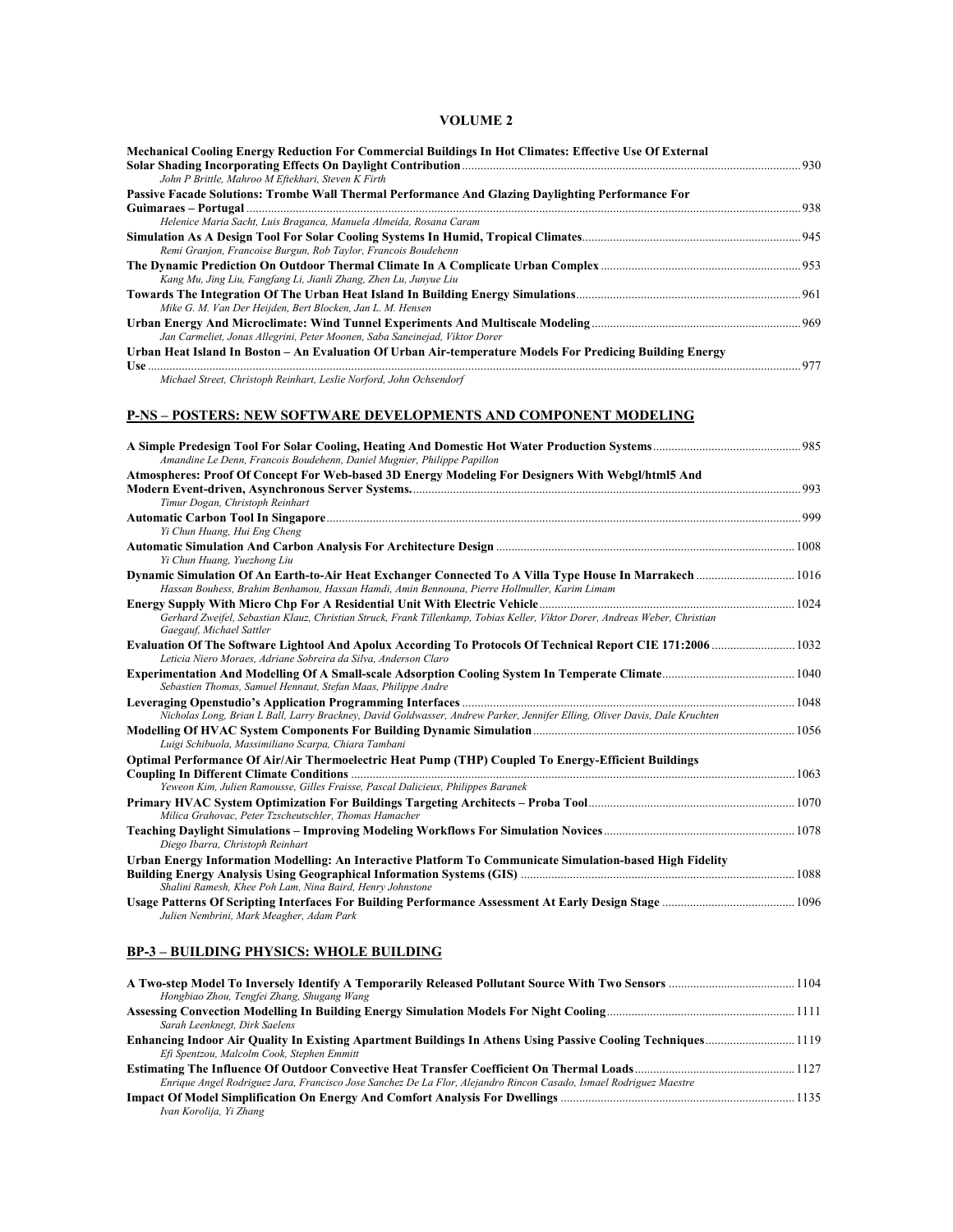| Prediction Of Sensory Index Under Non-uniform Thermal Environment Based On Heat And Moisture Transfer |      |
|-------------------------------------------------------------------------------------------------------|------|
|                                                                                                       | 1144 |
| Akihito Ozaki, Myonghyang Lee, Vuko Kuma                                                              |      |

#### *Akihito Ozaki, Myonghyang Lee, Yuko Kuma*

## **VC-3 – VALIDATION, CALIBRATION, AND UNCERTAINTY**

| Deep In Data: Empirical-data-based Software Accuracy Testing Using The Building America Field Data |  |
|----------------------------------------------------------------------------------------------------|--|
|                                                                                                    |  |
| Joel Nevmark, David Roberts                                                                        |  |
|                                                                                                    |  |
| Cristiana Verona Croitoru. Florin Ioan Bode. Amina Meslem. Ilinca Nastase                          |  |
|                                                                                                    |  |
| Clemens Felsmann, Steffen Robbi, Elisabeth Eckstadt                                                |  |
|                                                                                                    |  |
| Jordan Brouns, Alexandre Nassiopoulos, Frederic Bourquin, Karim Limam                              |  |
| Towards Better Prediction Of Building Performance: A Workbench To Analyze Uncertainty In Building  |  |
|                                                                                                    |  |
| Benjamin D. Lee, Yuming Sun, Godfried Augenbroe, Christiaan J. J. Paredis                          |  |
|                                                                                                    |  |
| Deuk-Woo Kim, Cheol-Soo Park                                                                       |  |

## **CS-3 – CASE STUDIES: URBAN SCALE**

| A Carbon Impact Simulation-based Framework For Land Use Planning And Non-motorized Travel Behaviour                                                                                                         |      |
|-------------------------------------------------------------------------------------------------------------------------------------------------------------------------------------------------------------|------|
|                                                                                                                                                                                                             | 1197 |
| Tarek Rakha, Christoph Reinhart                                                                                                                                                                             |      |
| Analysis And Optimisation Of Retrofit And Energy Supply Strategy Across A Diverse Urban Building Portfolio 1205<br>Rebecca Ward, Adnan Mortada, Akomenu Omu, Adam Rysanek, Clare Rainsford, Ruchi Choudhary |      |
| Diana Waldron, Phil Jones, Simon Lannon, Thomas Bassett, Heledd Jorwerth,                                                                                                                                   |      |
| Ali Malkawi, Alexander Waegel                                                                                                                                                                               |      |
| Urban Energy Lifecycle: An Analytical Framework To Evaluate The Embodied Energy Use Of Urban                                                                                                                |      |
|                                                                                                                                                                                                             | 1229 |
| Carlos Cerezo Davila, Cristoph Reinhart                                                                                                                                                                     |      |
| Akiko Matsuoka, Yohei Yamaguchi, Yusuke Suzuki, Yoshiyuki Shimoda                                                                                                                                           |      |

## **DP-3 – INFLUENCE OF SIMULATION ON THE DESIGN PROCESS**

| Anthony Viola, Mostapha Roudsari                                                                        |      |
|---------------------------------------------------------------------------------------------------------|------|
| Building Simulation And Evolutionary Optimization In The Conceptual Design Of A High-performance Office |      |
|                                                                                                         |      |
| Franca Trubiano, Mostapha Sadeghipour Roudsari, Avlin Ozkan                                             |      |
| Jose Luis Castro Aguilar, Geoff B. Smith, Angus R. Gentle, Dong Chen                                    |      |
| Simulation Of The Influence Of Moving Aquifers On The Ground Temperature In Ground-source Heat Pump     |      |
|                                                                                                         | 1269 |
| Antonio Capozza, Angelo Zarrella                                                                        |      |
| Christoph Nytsch-Geusen, Jorg Huber, Yue Nie                                                            |      |
| Bruno Lee, Jan L. M. Hensen                                                                             |      |

## **NZEB – NET ZERO-ENERGY BUILDINGS**

| Nuno Rocha Martins. Guilherme Carrilho Da Graca                                |  |
|--------------------------------------------------------------------------------|--|
|                                                                                |  |
| Halla Huws, Ljubomir Jankovic                                                  |  |
|                                                                                |  |
| Usman Ijaz Dar, Igor Sartori, Laurent Georges, Vojislav Novakovic              |  |
|                                                                                |  |
| Christopher Meek, Amanda Bruot                                                 |  |
|                                                                                |  |
| Yohei Yamaguchi, Ruchi Choudhary, Adam Booth, Yusuke Suzuki, Yoshiyuki Shimoda |  |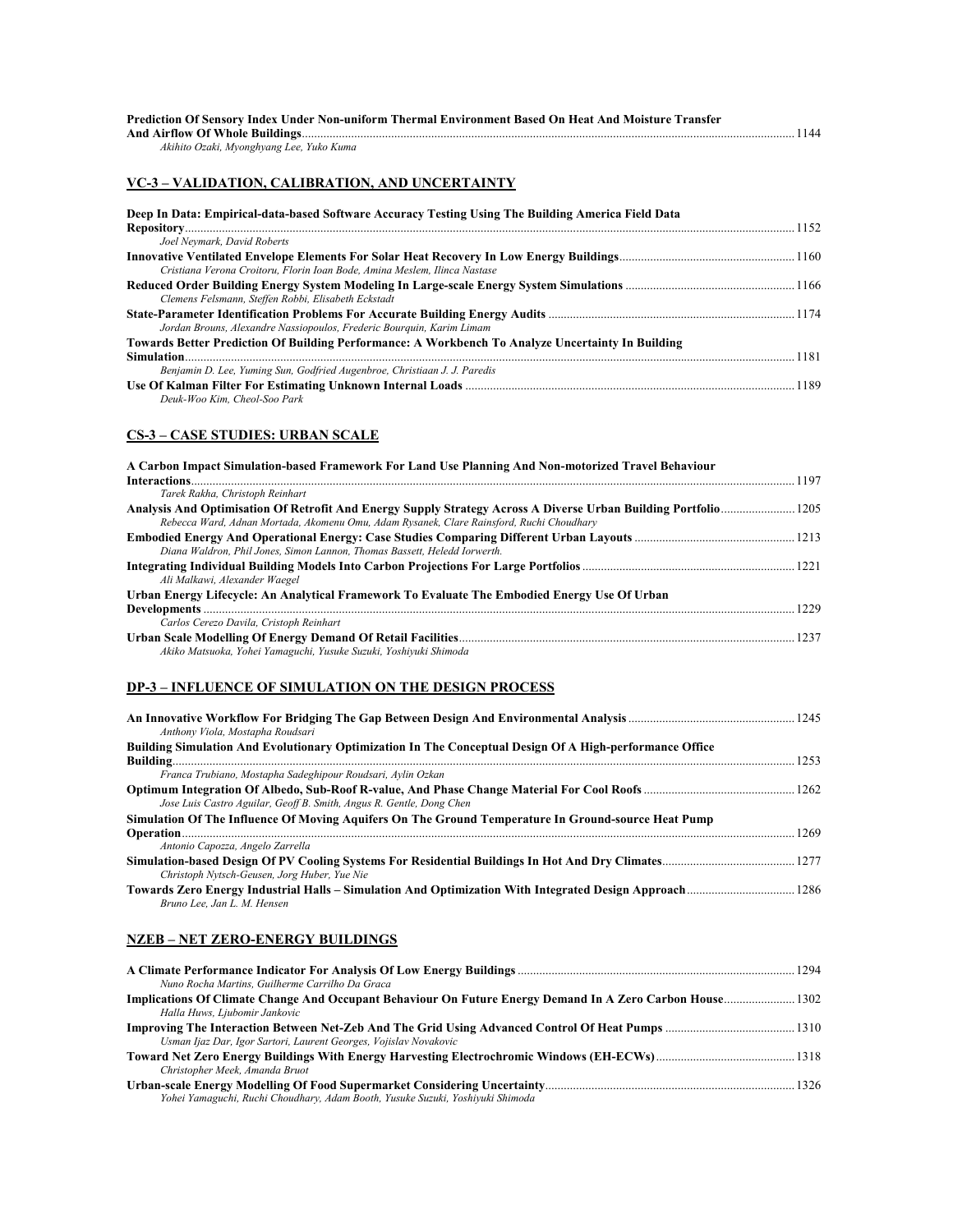| Zero-Energy-Buildings In Different Climates: Design Strategies, Simulation And Prognosis Method For Energy |      |
|------------------------------------------------------------------------------------------------------------|------|
|                                                                                                            | 1334 |
| Udo Dietrich, Franz Kiehl, Liana Stoica                                                                    |      |

## **WEATHER – DATA FOR BUILDING SIMULATION**

| Tianzhen Hong, Wen-Kuei Chang, Hung-Wen Lin                                                                                                                                                                                         |  |
|-------------------------------------------------------------------------------------------------------------------------------------------------------------------------------------------------------------------------------------|--|
| A Vector Autoregressive Model For Interpolating Missing Meteorological Data For Use In Building Simulation  1350<br>Alisha A. Kasam, Benjamin D. Lee, Christiaan J. J. Paredis                                                      |  |
| Comparison Of Untypical Meteorological Years (UMY) And Their Influence On Building Energy Performance                                                                                                                               |  |
| Simulations                                                                                                                                                                                                                         |  |
| Piotr Narowski, Marcin Janicki, Dariusz Heim                                                                                                                                                                                        |  |
| Parag Rastogi, Marilyne Andersen                                                                                                                                                                                                    |  |
| Representation Of Weather Conditions In Building Performance Simulation: A Case Study Of Microclimatic                                                                                                                              |  |
| Kristina Kiesel, Milena Vuckovic, Ardeshir Mahdavi                                                                                                                                                                                  |  |
| Simulation-based Weather Normalization Approach To Study The Impact Of Weather On Energy Use Of                                                                                                                                     |  |
| <b>Buildings In The U.S.</b> [1380] [1380] [1380] [1380] [1380] [1380] [1380] [1380] [1380] [1380] [1380] [1380] [1380] [1380] [1380] [1380] [1380] [1380] [1380] [1380] [1380] [1380] [1380] [1380] [1380] [1380] [1380] [1380] [1 |  |
| Atefe Makhmalbaf, Virai Srivastava, Na Wang                                                                                                                                                                                         |  |

## **HB-1 – HUMAN BEHAVIOR**

| Energy Simulation Coupled With A Sub-model For Considering Variation In Behavior Schedules Of Residents  1389<br>Aya Hagishima, Jun Tanimoto, Naoki Ikegaya, Seijiro Mitsuyasu<br>Modeling The Occupant Behavior Relating To Window And Air Conditioner Operation Based On Survey Results  1394<br>Rakuto Yasue, Hiromi Habara, Ayako Nakamichi, Yoshiyuki Shimoda<br>Michael Georgescu, Igor Mezic<br>Mathieu Bonte, Alexandre Perles, Francoise Thellier, Berangere Lartigue | Stochastic Characteristics Of Thermal Load In A Single Dwelling In A Residential Building Based On Building |  |
|--------------------------------------------------------------------------------------------------------------------------------------------------------------------------------------------------------------------------------------------------------------------------------------------------------------------------------------------------------------------------------------------------------------------------------------------------------------------------------|-------------------------------------------------------------------------------------------------------------|--|
|                                                                                                                                                                                                                                                                                                                                                                                                                                                                                |                                                                                                             |  |
|                                                                                                                                                                                                                                                                                                                                                                                                                                                                                |                                                                                                             |  |
|                                                                                                                                                                                                                                                                                                                                                                                                                                                                                |                                                                                                             |  |
| A Probabilistic Model To Predict Building Occupants' Diversity Towards Their Interactions With The Building                                                                                                                                                                                                                                                                                                                                                                    |                                                                                                             |  |
|                                                                                                                                                                                                                                                                                                                                                                                                                                                                                |                                                                                                             |  |
|                                                                                                                                                                                                                                                                                                                                                                                                                                                                                |                                                                                                             |  |
|                                                                                                                                                                                                                                                                                                                                                                                                                                                                                |                                                                                                             |  |
|                                                                                                                                                                                                                                                                                                                                                                                                                                                                                |                                                                                                             |  |
|                                                                                                                                                                                                                                                                                                                                                                                                                                                                                |                                                                                                             |  |
|                                                                                                                                                                                                                                                                                                                                                                                                                                                                                |                                                                                                             |  |
| Frederic Haldi                                                                                                                                                                                                                                                                                                                                                                                                                                                                 |                                                                                                             |  |
|                                                                                                                                                                                                                                                                                                                                                                                                                                                                                |                                                                                                             |  |
|                                                                                                                                                                                                                                                                                                                                                                                                                                                                                | Brvan Urban, Gomez Carla                                                                                    |  |

## **CC-1 – COMMISSIONING AND CONTROL**

| Yudai Liu, Yiqun Pan, Zhizhong Huang                                                                                                                              |  |
|-------------------------------------------------------------------------------------------------------------------------------------------------------------------|--|
| Ardeshir Mahdavi, Matthias Schub                                                                                                                                  |  |
| Hongsen Zhang, Paul Bannister                                                                                                                                     |  |
| Effect Of Inner Compression Ratio Adjustment On Seasonal Energy Performance Of Inverter Air Conditioner  1457<br>Baolong Wang, An Jiang, Wenxing Shi, Xianting Li |  |
| Patrick Beguery, Andreas Kissavos, Per Sahlin                                                                                                                     |  |
| Julien Eynard, Romain Bourdais, Herve Gueguen, Didier Dumur                                                                                                       |  |

## **CS-4 – CASE STUDIES: COOLING**

| Theoretical Study Of Cooling Technologies Driven By Geothermal Energy For Use In Tertiairy Buildings In  |      |
|----------------------------------------------------------------------------------------------------------|------|
| Eric Dumont, Nicolas Heymans, Marie-Eve Duprez, Marc Frere                                               |      |
| Simulation On Energy Performance Of Air-Conditioning System Assisted With Thermosyphon Used In           |      |
| Peng Lei Zhang, Baolong Wang, Wenxing Shi, Xianting Li, Linjun Han                                       |      |
| Numerical Study Of Evaporative Cooling As A Climate Change Adaptation Measure At The Building And Street | 1495 |
| Yasin Toparlar, Bert Blocken, Wendy Janssen, Twan Van Hooff, Hamid Montazeri, Harry Timmermans           |      |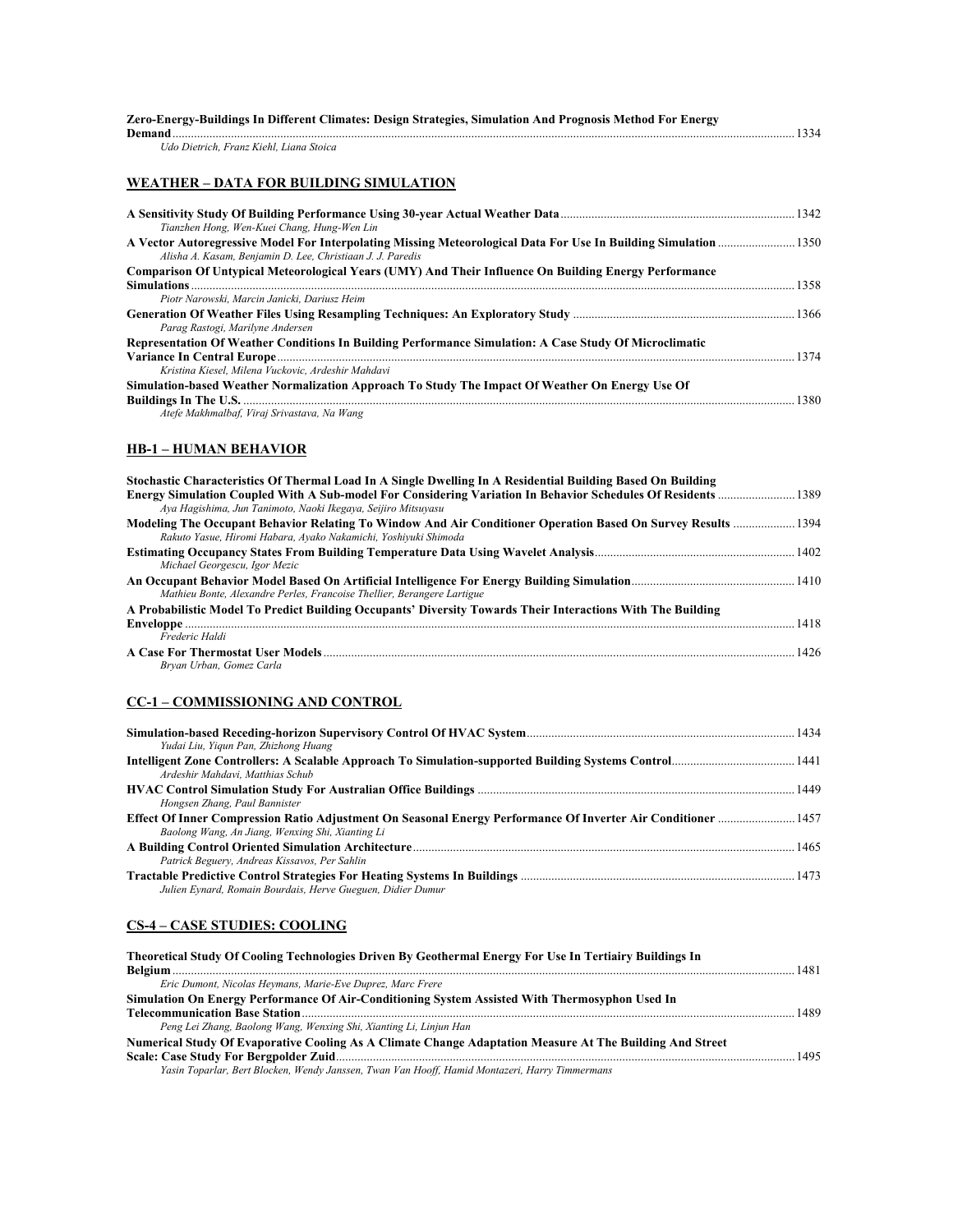| Analysis Of Chilled Ceiling Performance To Control Temperature In A Data Control Center Using Energyplus: A                                                                          |  |
|--------------------------------------------------------------------------------------------------------------------------------------------------------------------------------------|--|
| Raghuram Sunnam, Annie Marston, Oliver Baumann                                                                                                                                       |  |
| A TRNSYS-Fluent Coupled Simulation Of The Thermal Environment Of An Airport Terminal Space With A                                                                                    |  |
| Lesh Gowreesunker, Savvas Tassou                                                                                                                                                     |  |
| <b>OP-1 - OPTIMIZATION</b>                                                                                                                                                           |  |
| Aurelie Chabaud, Julien Eynard, Stephane Grieu                                                                                                                                       |  |
| Elliot Glassman, Christoph Reinhart                                                                                                                                                  |  |
| Leticia Jenisch Rodrigues, Paulo Smith Schneider, Tiago Haubert Andriotty, Francis Henrique Ramos Franca                                                                             |  |
| Design Optimization Of Daylight Roofing Systems: Roof Monitors With Glazing Facing In Two Opposite                                                                                   |  |
| Ladan Ghobad, Wayne Place, Soolyeon Cho                                                                                                                                              |  |
| Young Jae Yu<br>Demand Response Optimisation Of All-electric Residential Buildings In A Dynamic Grid Environment: Irish Case                                                         |  |
| Fabiano Pallonetto, Simos Oxizidis, Roisin Duignan, Olivier Neu, Donal Finn                                                                                                          |  |
| <b>TC-1 - THERMAL COMFORT</b>                                                                                                                                                        |  |
| Martin Freney, Veronica Soebarto, Terry Williamson                                                                                                                                   |  |
| Halimi Sulaiman, Fernando Olsina, Santiago Velez                                                                                                                                     |  |
| Amanda Laurel Webb                                                                                                                                                                   |  |
| Individualization Of A Mathematical Manikin Model In Terms Of Gender, Age And Morphological Issues For<br>Daniel Wolki, Christoph Van Treeck                                         |  |
| Miimu Airaksinen, Riikka Holopainen, Pekka Tuomaala, Mikko Saari, Arto Antson, Annu Haapakangas, Virpi Ruohomaki,<br>Marjaana Lahti, Risto Ruotsalainen                              |  |
| Understanding The Trade-offs Between Thermal Comfort And Energy Consumption In Air-conditioned Office<br>Sanyogita Manu, Yash Shukla, Rajan Rawal                                    |  |
| <b>SR-1 - SIMULATION VS REALITY</b>                                                                                                                                                  |  |
| Rallou Dadioti, Simon Rees                                                                                                                                                           |  |
| Improving The Performance Of A Whole-Building Energy Modeling Tool By Using Post-Occupancy Measured                                                                                  |  |
| Mohammad Mahdi Salehi, Belgin Terim Cavka, Laura Fedoruk, Andrea Frisque, Derek Whitehead, W. Kendal Bushe                                                                           |  |
| Yeonsook Heo, Diane Graziano, Leah Guzowski, Ralph T. Muehleisen                                                                                                                     |  |
| Liesbeth Staepels, Griet Verbeeck, Staf Roels, Liesje Van Gelder, Geert Bauwens<br>Building Classification Based On Simulated Annual Results: Towards Realistic Building Performance |  |
| Mohammad Heidarinejad, Matthew Dahlhausen, Sean McMahon, Chris Pyke, Jelena Srebric                                                                                                  |  |
| The Use Of Yearly In Situ Measurements Of A Whole Commercial Building For Sensitivity And Uncertainty<br>Rofaida Lahrech, Augustine Fery, Antoine Gautier, Wilhemine Lecointre       |  |
| <b>HB-2 - HUMAN BEHAVIOR</b>                                                                                                                                                         |  |
| P. Cosar Jorda, R. A. Buswell, L. H. Webb, K. Leder Mackley, R. Morosanu, S. Pink                                                                                                    |  |
| Haojie Wang, Qingyan Chen                                                                                                                                                            |  |
| Xin Zhou, Da Yan, Guangwei Deng                                                                                                                                                      |  |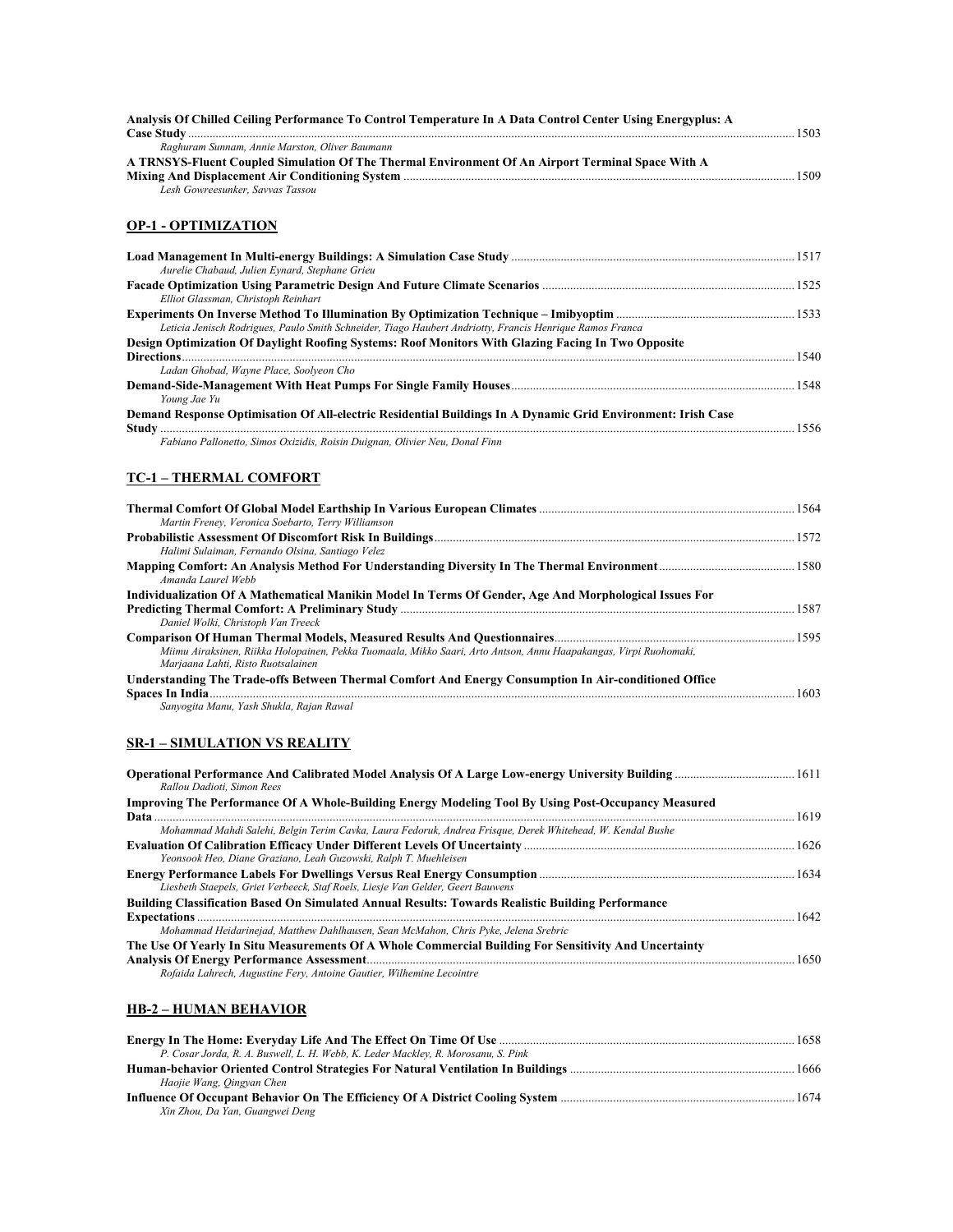| William O'Brien                                                                                                          |  |
|--------------------------------------------------------------------------------------------------------------------------|--|
| 1690 Uncertainty Analysis Of User Behaviour In Building Simulation: A Case Study In Low-income Dwellings In Brazil  1690 |  |
| Arthur Santos Silva, Enedir Ghisi                                                                                        |  |

## **CC-2 – COMMISSIONING CONTROL AND CALIBRATION**

| Kristian Huchtemann, Rita Streblow, Dirk Muller                                                                                                                      |      |
|----------------------------------------------------------------------------------------------------------------------------------------------------------------------|------|
| Application Of The Air-conditioning System Energy Simulation For Commissioning (ACSES/CX) Tool To HVAC                                                               |      |
| System Commissioning Part 1: Explanation Of ACSES/CX And Application To Design Stage Commissioning Of A                                                              |      |
|                                                                                                                                                                      |      |
| Harunori Yoshida, Masahiko Asada, Naomiki Matsushita                                                                                                                 |      |
| Application Of The Air-conditioning System Energy Simulation For Commissioning (ACSES/CX) Tool To HVAC                                                               |      |
| System Commissioning Part 2: Application To The Substation Of A Heat Source System With Bleed-in Control 1712<br>Naomiki Matsushita, Harunori Yoshida, Hayato Suzuki |      |
| Andreea Mihai. Radu Zmeureanu                                                                                                                                        |      |
| Roberta Ansuini, Massimo Vaccarini, Alberto Giretti, Sara Ruffini                                                                                                    |      |
|                                                                                                                                                                      |      |
| <b>CS-5 – CASE STUDIES</b><br>Laurent Georges, Monica Berner, Magnar Berge, Hans Martin Mathisen                                                                     |      |
| Client-Driven Sensitivity Analysis Of The Energy Consumption Of A Welsh Office Building Using Probabilistic                                                          |      |
|                                                                                                                                                                      | 1744 |
| Alexandra Cemesova, Christina J. Hopfe, Yacine Rezgui                                                                                                                |      |
| Heat Transfer Inverse Modeling Of Buildings Using Real Time Sensor Data For Operational Energy Efficiency                                                            |      |
|                                                                                                                                                                      | 1752 |
| Lianjun An, Young Tae Chae, Raya Horesh, Young M. Lee, Rui Zhang, Fei Liu, Junghoon Park                                                                             |      |
| Simulation Of Natural Ventilation In Hospitals In The Presence Of Harmattan Dust And Mosquitoes: A                                                                   |      |
|                                                                                                                                                                      | 1760 |
| Mohammed Alhaji Mohammed, Steve J. M. Dudek, Neveen Hamza                                                                                                            |      |

## **OP-2 - OPTIMIZATION**

| Scott Bucking, Andreas Athienitis, Radu Zmeureanu                                                               |  |
|-----------------------------------------------------------------------------------------------------------------|--|
| Finding The Cost-opimal Mix Of Building Energy Technologies That Satisfies A Set Operational Energy             |  |
|                                                                                                                 |  |
| Brian Simmons, Matthias H. Y. Tan, C. F. Jeff Wu, Youngdong Yu, Godfried Augenbroe                              |  |
| How To Integrate Optimization Into Building Design Practice: Lessons Learnt From A Design Optimization          |  |
|                                                                                                                 |  |
| Yi Zhang, Andy Tindale, Arturo Ordonez Garcia, Ivan Korolija, Esmond Tresidder, Marco Passarelli, Penelope Gale |  |
| Simulation Assisted Implementation Of A Model Based Control Parameter Fine-tuning Methodology For A             |  |
|                                                                                                                 |  |
| Ana Constantin, Johannes Futterer, Rita Streblow, Dirk Muller, G. D. Kontes, D. V. Rovas                        |  |
|                                                                                                                 |  |
| Adam Rysanek, Ruchi Choudhary                                                                                   |  |

## **TC-2 – THERMAL COMFORT AND AIRFLOW**

| Building Energy And CFD Simulation To Verify Thermal Comfort In Under Floor Air Distribution (UFAD) |  |
|-----------------------------------------------------------------------------------------------------|--|
|                                                                                                     |  |
| Matthew Webb                                                                                        |  |
|                                                                                                     |  |
| Antoine Garnier, Julien Eynard, Matthieu Caussanel, Stephane Grieu                                  |  |
|                                                                                                     |  |
| Yang Wang, Jens Kuckelkorn, Fu-Yun Zhao, Hartmut Spliethoff                                         |  |
|                                                                                                     |  |
| Alexandra Tallet, Cyrille Allery, Francis Allard                                                    |  |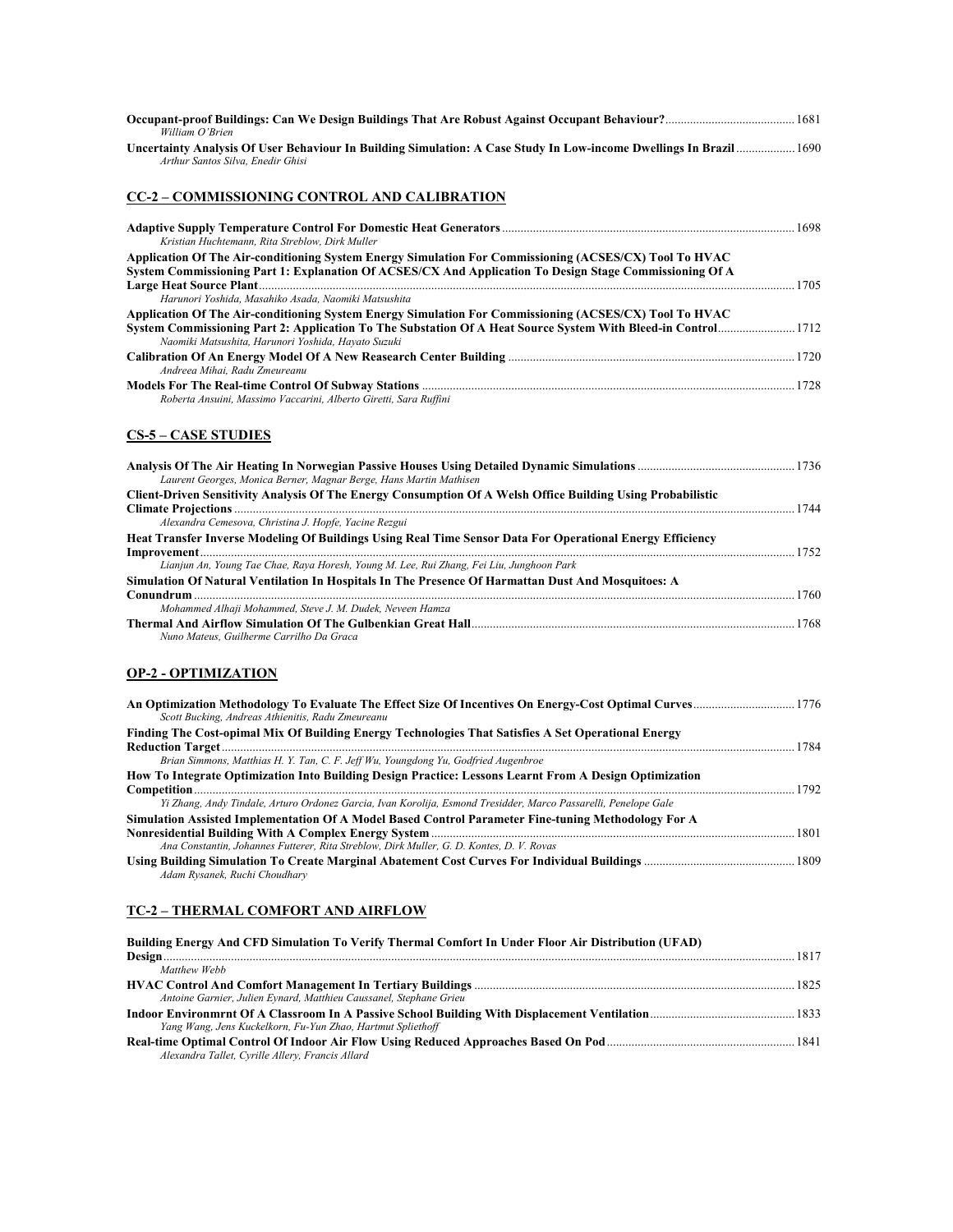| Use Of CFD Simulations To Improve The Pedestrian Wind Comfort Around A High Rise Building In A Complex |      |
|--------------------------------------------------------------------------------------------------------|------|
| Urban Area.                                                                                            | 1849 |
| Wondy Langson, Dout Plaskon, Turgu Van Hooff                                                           |      |

*Wendy Janssen, Bert Blocken, Twan Van Hooff* 

#### **VOLUME 3**

## **SR-2 – SIMULATION VS REALITY**

| Hachem Ben Nejma, Alain Guiavarch, Ismael Lokhat, Eric Auzenet, Fabrice Claudon, Bruno Peuportier  |  |
|----------------------------------------------------------------------------------------------------|--|
| William Cesar, Alexandre Nassiopoulos, Frederic Bourquin                                           |  |
| Thomas Berthou, Pascal Stabat, Raphael Salvazet, Dominique Marchio                                 |  |
| Stephanie Bontemps, Aurelie Kaemmerlen, Geraud Blatman, Laurent Mora                               |  |
| Simulation Modeling Of Ground Source Heat Pump Systems For The Performance Analysis Of Residential |  |
| Soolveon Cho, Sedighehsadat Mirianhosseinabadi                                                     |  |

**P-HB – POSTERS: HUMAN BEHAVIOR**

| Felix Iglesias, Wolgang Kastner                                                                         |      |
|---------------------------------------------------------------------------------------------------------|------|
| Ki-Cheol Kim, Deuk-Woo Kim, Ji-Eun Kang, Cheol-Soo Park                                                 |      |
| Evaluation Of The Thermal Environment Around The Human Body In A Solar Radiation Environment - Study of |      |
|                                                                                                         |      |
| Yuta Yamane, Taku Ito, Koji Sakai, Hiroki Ono                                                           |      |
|                                                                                                         |      |
| Rory Jones, Shen Wei, Steve Goodhew, Pieter de Wilde                                                    |      |
|                                                                                                         |      |
| Valentina Fabi, Tiziana Buso, Rune V. Andersen, Stefano P. Corgnati, Bjarne W. Olesen                   |      |
| Survey On The Occupant Behavior Relating To Window And Air Conditioner Operation In The Residential     |      |
|                                                                                                         | 1935 |
| Hiromi Habara, Rakuto Yasue, Yoshiyuki Shimoda                                                          |      |
| Ying Liu, Cheng Sun, Xue Wang, Ali Malkawi                                                              |      |
|                                                                                                         | 1948 |
| Deuk-Woo Kim, Jong-Hun Kim, Sang-Lin Park, Ki-Cheol Kim, Cheol-Soo Park                                 |      |
|                                                                                                         |      |
| Valentina Fabi, Rune V. Andersen, Stefano P. Corgnati                                                   |      |

## **P-CC – POSTER: COMMISSIONING AND CONTROL**

| Minh Hoang Le, Stephane Ploix, Frederic Wurtz                                                                       |         |
|---------------------------------------------------------------------------------------------------------------------|---------|
|                                                                                                                     |         |
| Mathieu Le Cam. Radu Zmeureanu. Ahmed Daoud                                                                         |         |
| Development Of A Control-oriented Model For Borehole Dynamics For Buildings Equipped With Ground                    |         |
| Ercan Atam, Clara Verhelst, Lieve Helsen                                                                            | .1978   |
| Dynamic Simulation Of Bacs (building Automation And Control Systems) For The Energy Retrofitting Of A               |         |
|                                                                                                                     | 1986    |
| Cristina Becchio, Paolo Cantamessa, Enrico Fabrizio, Pietro Florio, Valentina Monetti, Marco Filippi                |         |
| Remon Lapisa, Emmanuel Bozonnet, Marc Abadie, Patrick Salagnac                                                      |         |
| Yanis Hadj-Said, Stephane Ploix, Yann Rifonneau, Julien Pouget, Xavier Brunotte, Frederic Wurtz, Benjamin L'Henoret | 2002    |
| Robert Zach, Harald Hofstatter, Stefan Glawischnig, Ardeshir Mahdavi                                                | 2010    |
| Ritesh Khire, Marija Trcka                                                                                          | $-2017$ |
| Simulation To Support ISO 50001 Energy Management Systems And Fault Detection And Diagnosis. Case Study             | 2025    |
| Luis Miguel Restov, Andrea Costa, Marcus M Keane                                                                    |         |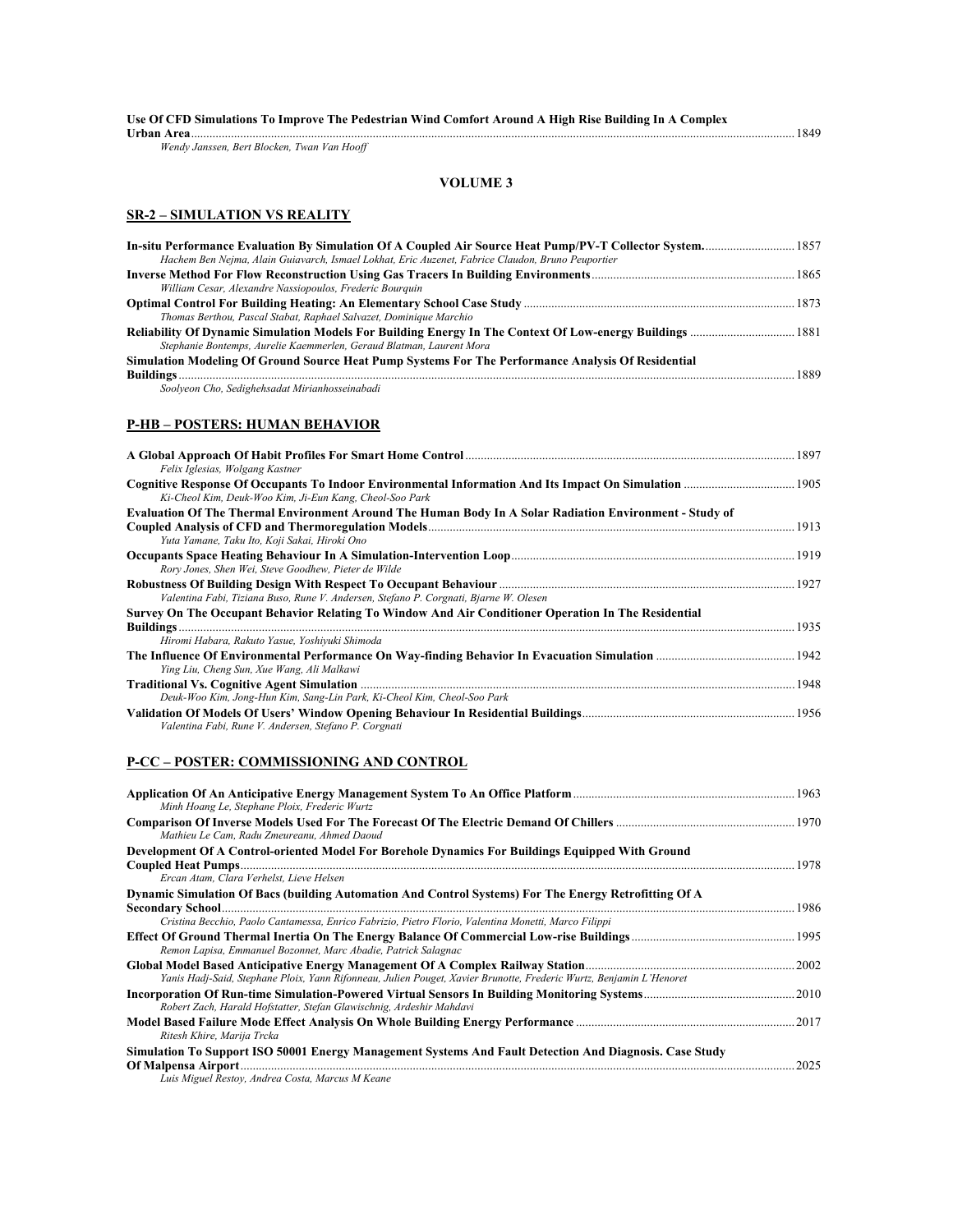| Study On Load Prediction With Operation Data And Weather Forecast Data For Control Of Thermally Activated |      |
|-----------------------------------------------------------------------------------------------------------|------|
|                                                                                                           | 2033 |
| Woong June Chung, Dae Uk Shin, Yoon Bok Seong, Myoung Souk Yeo, Kwang Woo Kim                             |      |

## **P-CS-2 – POSTERS: CASE STUDIES**

| <b>Assessing Renovation Interventions Towards "Energy Plus" Buildings Through Parametric Exploration - The</b> |       |
|----------------------------------------------------------------------------------------------------------------|-------|
| Hans-Georg Bauer, Julien Nembrini, Steffen Samberger, Christoph Gengnagel                                      | 2040  |
|                                                                                                                |       |
| Fan Lu, Borong Lin, Bo Peng                                                                                    | .2047 |
| Andrea Invidiata, Martin Ordenes Mizgier                                                                       | 2055  |
| Issiaka Traore, Valentin Gavan, Yann Riffonneau, Benjamin L'Henoret, Etienne Drouet                            | 2063  |
| Yanis Hadj-Said, Stephane Ploix, Camille Latremoliere                                                          | .2071 |
| Jianing Zhao, Xin Wen                                                                                          | 2079  |
| Jie Ma, Xiaofeng Li, Yingxin Zhu, Yingying Feng                                                                | 2087  |
| Summer Thermal Comfort In Typical French Residential Buildings: Impact Assessment Of Building Envelop          |       |
|                                                                                                                | 2094  |
| Valentin Gavan, Aurelien Alfare, Pierre Picard                                                                 |       |
| The Use Of Simulation Software For Building Performance Assessment In Existing Commercial Buildings With       | 2100  |
| James Pow Chew Wong, Nicola Willand                                                                            |       |

## **P-OP – POSTERS: OPTIMIZATION**

| Yanis Hadj Said, Stephane Ploix, Sylvain Galmiche, Benoit Lechat, Adel Djellouli, Tristan Scheid, Stephane Bergeon, Xavier<br><b>Brunotte</b>                      | .2108 |
|--------------------------------------------------------------------------------------------------------------------------------------------------------------------|-------|
|                                                                                                                                                                    | .2117 |
| Ferial Shayeganfar, Amin Anjomshoaa, Johannes Heurix, Christian Sustr, Neda Ghiassi, Ulrich J. Pont, Stefan Fenz, Thomas<br>Neubauer, A Min Tjoa, Ardeshir Mahdavi |       |
| EC-CO-GEN: An Evolutionary Simulation Assisted Design Tool For Energy Rating Of Buildings In Early Design                                                          |       |
|                                                                                                                                                                    | 2124  |
| Philippe Marin, Xavier Marsault, Lazaros Elias Mavromatidis, Renato Saleri, Florent Torres                                                                         |       |
| Exploration Of Heuristic Rules In Mass Housing Design Space For Minimised Energy Consumption And $CO2$                                                             |       |
|                                                                                                                                                                    | 2132  |
| Seongju Chang, Anoop Honnekeri, Dongjun Suh                                                                                                                        |       |
| Young-Jin Kim, Ki-Uhn Ahn, Cheol-Soo Park                                                                                                                          | .2140 |
| Ji-Eun Kang, Young-Jin Kim, Ki-Uhn Ahn, Cheol-Soo Park                                                                                                             | .2148 |
| Mohamed Amer Hegazy, Shady Attia, Jose Luis Moro                                                                                                                   | .2155 |
| Volker Mueller, Dru Crawley, Pratik Deb                                                                                                                            | 2164  |
| A. Taal, L. Itard                                                                                                                                                  | 2173  |
| Sketch Systemic Optimal Design Integrating Management Strategy, Thermal Insulation, Production And Storage                                                         |       |
|                                                                                                                                                                    | .2179 |
| Frederic Wurtz, Julien Pouget, Xavier Brunotte, Maxime Gaulier, Stephane Ploix, Yann Riffonneau, Benjamin L'Henoret                                                |       |

## **P-TC – POSTERS – THERMAL COMFORT**

| Application Of Computational Fluid Dynamics Differential Model Coupled With Human Thermal Comfort                 |      |
|-------------------------------------------------------------------------------------------------------------------|------|
|                                                                                                                   | 2187 |
| Eusebio Zeferino Encarnacao Da Conceicao, Daniel Geraldo, Manuela J. R. Lucio                                     |      |
| Assessment Of Natural Ventilation Potential For Summer Comfort In Buildings On Mediterranean Coastal Zones2195    |      |
| Ghjuvan Antone Faggianelli, Adrien Brun, Etienne Wurtz, Marc Muselli                                              |      |
| <b>Building Simulation Of Energy Consumption And Ambient Temperature: Application To The Predis Platform 2203</b> |      |
| Hoang Anh Dang, Sana Gaaloul, Benoit Delinchant, Frederic Wurtz                                                   |      |
|                                                                                                                   |      |
| Sihwan Lee, Mai Nogami, Satomi Yamaguchi, Takashi Kurabuchi, Noboru Ohira                                         |      |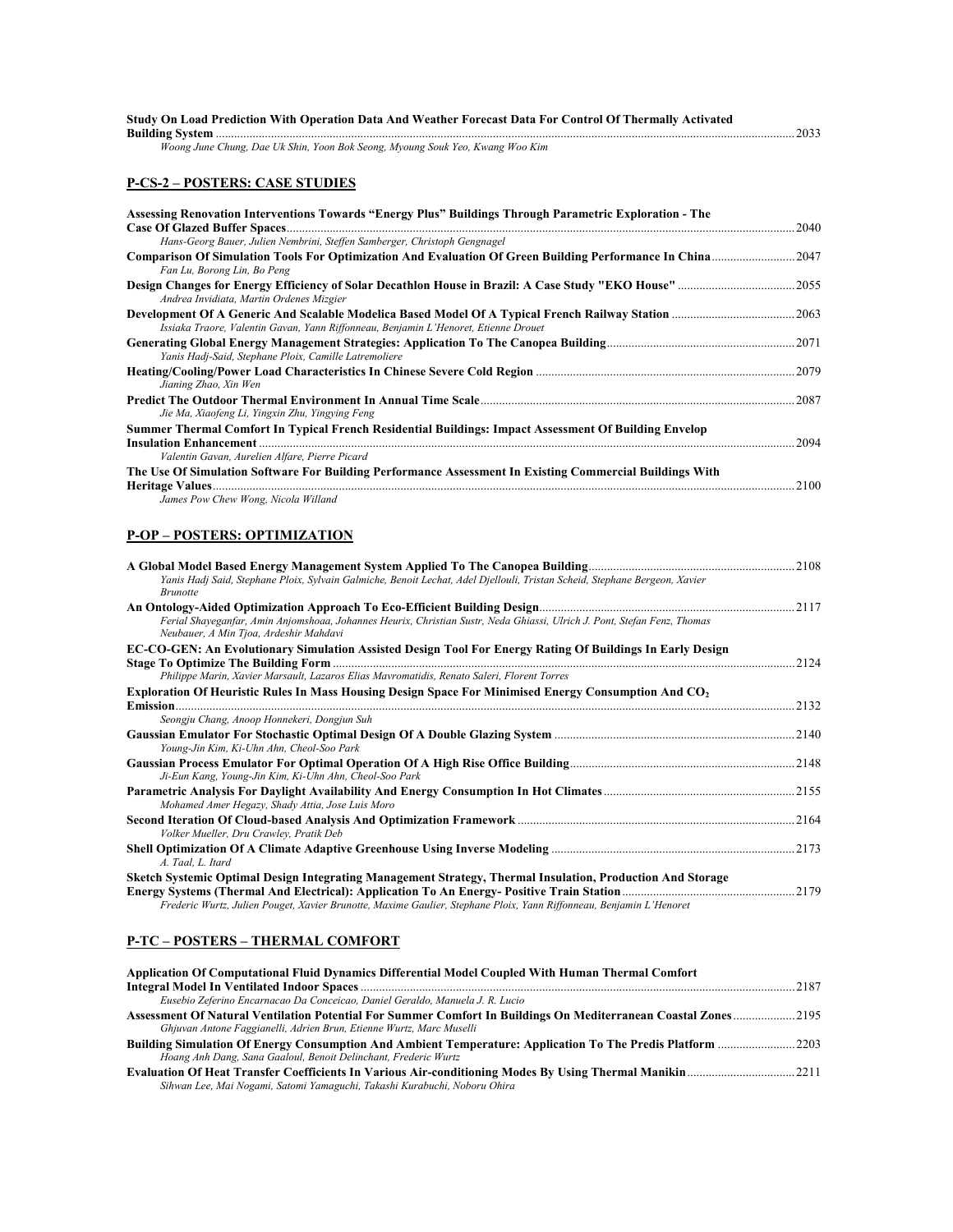| Evaluation Of Thermal Comfort Conditions In Community Center In Pelotas, RS: Simulation Of Changes In                   |       |
|-------------------------------------------------------------------------------------------------------------------------|-------|
|                                                                                                                         | 2219  |
| Bruno Ongaratto, Gabriel Silva, Maicon Soares, Marcus Saraiva, Eduardo Da Cunha, Liader Oliveira                        |       |
| Pekka Tuomaala, Riikka Holopainen, Kalevi Piira, Miimu Airaksinen                                                       | .2227 |
| Impact Of Thermal Mass On Summer Comfort In Building: A Numerical Approach Leading To A Decision                        |       |
|                                                                                                                         | 2233  |
| Arnaud Jay, Anais Lagesse, Anne-France Barthelme, Etienne Wurtz                                                         |       |
| The Role Of Environmental And Personal Variables In Influencing Thermal Comfort Indices Used In Building<br>Simulation. | 2241  |
| Stephanie Gauthier                                                                                                      |       |
| Thermal Comfort Analysis Of A Traditional Iranian Courtyard For The Design Of Sustainable Residential                   |       |
| Soolveon Cho, Nooshafarin Mohammadzadeh                                                                                 | 2247  |
| Florin Ioan Bode, Cristiana Verona Croitoru, Angel Madalin Dogeanu, Ilinca Nastase                                      | 2255  |

## **P-SR – POSTERS: SIMULATION VS REALITY**

| A Low Order Envelop Model For Optimised Predictive Control Of Summer Comfort Thanks To Natural                                                        |       |
|-------------------------------------------------------------------------------------------------------------------------------------------------------|-------|
| Ventilation<br>Jonathan Leclere, Frederic Wurtz, Etienne Wurtz                                                                                        | 2261  |
| A New Method For Predicting Mixed-use Building Energy: The Use Of Simulation To Develop Statistical Models<br>Xuefeng Gao, Ali M. Malkawi, Yun Kyu Yi | .2269 |
| Jorgen Erik Christensen, Peder Schionning, Espen Dethlefsen                                                                                           | 2277  |
| <b>Considering Real Hypothesis In Dynamic Thermal Simulations Of Summer Comfort In Low Energy Social</b>                                              | 2285  |
| Laurena Cazeaux, Marine Morain                                                                                                                        |       |
| Francoise Burgun, Jose Bilbao, Alistair Sproul, Lester Partridge, Peter Lowndes, Julie Pardon                                                         | 2293  |
| Hui Wen, Stella Karra, Liora Malki-Epshtein                                                                                                           | 2301  |
| Gavin Bruce Murphy, Paul Tuohy                                                                                                                        | 2309  |
| Ibrahim W. Alangar, Jelena Srebric, Atefeh Mohammadpour, Chimay Anumba                                                                                | 2317  |
| <b>Richard Buswell</b>                                                                                                                                | 2323  |

## **HB-3 – HUMAN BEHAVIOR**

| Determining Heat Use In Residential Buildings Using High Resolution Gas And Domestic Hot Water Monitoring 2331                                   |      |
|--------------------------------------------------------------------------------------------------------------------------------------------------|------|
| Richard Buswell, Murray Thomson, Lynda Helen Webb, Dashamir Marini                                                                               |      |
|                                                                                                                                                  |      |
| Dorien Aerts, Joeri Minnen, Ignace Glorieux, Ine Wouters, Filip Descamps                                                                         |      |
|                                                                                                                                                  |      |
| Olivier Neu, Simeon Oxizidis, Damian Flynn, Fabiano Pallonetto, Donal Finn                                                                       |      |
| Modeling Of Spanish Household Electrical Consumptions: Simplified And Detailed Stochastic Approach In                                            |      |
|                                                                                                                                                  | 2354 |
| Francesco Guarino, Jaume Salom, Maurizio Cellura                                                                                                 |      |
| Probabilistic Approach To Determination Of Internal Heat Gains In Office Building For Peak Load Calculations2362<br>Tatsuo Nagai, Akihiro Nagata |      |
| Using Dynamic Simulation For Demonstrating The Impact Of Energy Consumption By Retrofit And Behavioural                                          |      |
|                                                                                                                                                  | 2369 |
|                                                                                                                                                  |      |

*Young Ki Kim, Hasim Altan* 

## **CC-3 – MODEL-BASED PREDICTIVE CONTROL**

| Renato Lepore, Christine Renotte, Marc Frere, Eric Dumont                                                  |  |
|------------------------------------------------------------------------------------------------------------|--|
|                                                                                                            |  |
| Jie Zhao, Khee Poh Lam, B. Erik Ydstie                                                                     |  |
| Potential And Parameter Sensitivity Of Model Based Predictive Control For Concrete Core Activation And Air |  |
|                                                                                                            |  |
| Maarten Sourbron, Stefan Antonov, Lieve Helsen                                                             |  |
|                                                                                                            |  |
| Humberto Ouintana, Michael Kummert                                                                         |  |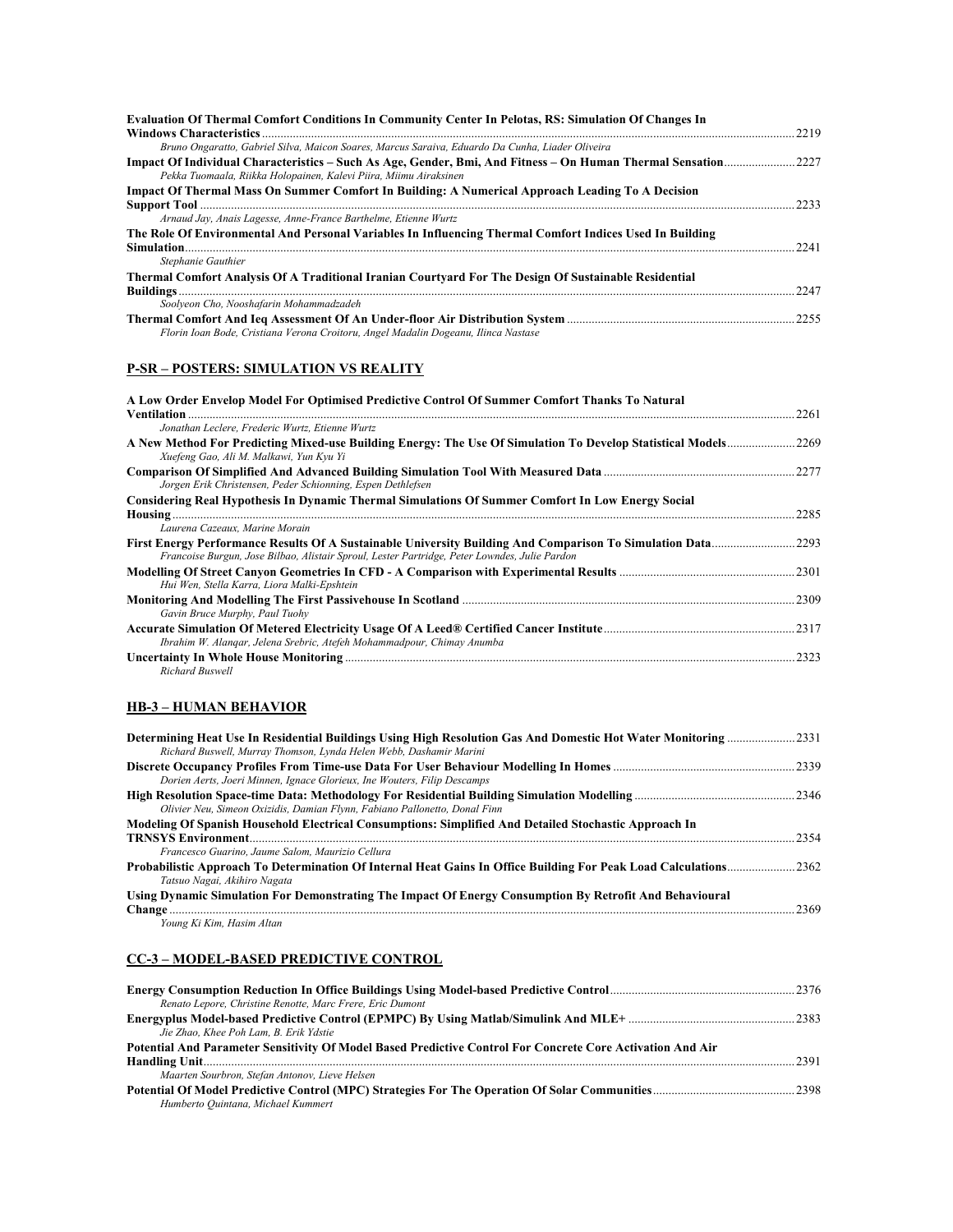|                                                                  | 2406 |
|------------------------------------------------------------------|------|
| Simon Herzog, Dennis Atabay, Johannes Jungwirth, Vesna Mikulovic |      |
|                                                                  |      |
| Jianjun Hu, Panagiota Karava                                     |      |

## **CS-6 – CASE STUDIES: EXEMPLARY BUILDINGS**

| Rajat Gupta, Hu Du                                                                                                                                           |  |
|--------------------------------------------------------------------------------------------------------------------------------------------------------------|--|
| Maria Malato Lerer, Guilherme Carrilho Da Graca, Paul Linden                                                                                                 |  |
| Development And Validation Of A Residential Sector Energy End-use Prediction Model To Estimate The                                                           |  |
| Takuva Aoki, Hiromi Habara, Yoshiyuki Shimoda<br>Daniela Raimondo, Bjarne W. Olesen, Stefano P. Corgnati                                                     |  |
| Modelling As An Accurate Indicator Of Exemplary Building Performance – Three Australian Case Studies2451<br>Peter Alan Taylor, Hongsen Zhang, Bannister Paul |  |
| Martin Kegel, Justin Tamasauskas, Gisele Amow, Mark Douglas, Roberto Sunye                                                                                   |  |

## **OP-3 - OPTIMIZATION**

| A Comparison Of Approaches To Stepwise Regression For Global Sensitivity Analysis Used With Evolutionary  |       |
|-----------------------------------------------------------------------------------------------------------|-------|
|                                                                                                           | 2466  |
| Mengchao Wang, Jonathan Wright, Alexander Brownlee, Richard Buswell                                       |       |
| Comparison Of Conventional, Parametric And Evolutionary Optimization Approaches For The Architectural     |       |
|                                                                                                           | 2474  |
| Emanuele Naboni, Alessandro Maccarini, Ivan Korolija, Yi Zhang                                            |       |
|                                                                                                           |       |
| Matti Palonen. Mohamed Hamdy. Ala Hasan                                                                   |       |
| Model-based Optimization Of Control Strategies For A Low-exergy Heating System Using Environmental Energy |       |
|                                                                                                           | 2490  |
| Dominik Wystrcil, Doreen Kalz                                                                             |       |
|                                                                                                           | 2499  |
| Rui Zhang, Fei Liu, Angela Schoergendorfer, Youngdeok Hwang, Young M. Lee, Jane L. Snowdon                |       |
|                                                                                                           | .2508 |
| Berenger Favre, Bruno Peuportier                                                                          |       |

## **TC-3 – THERMAL COMFORT AND BUILDING ENVELOPE**

|                                                                                                                | $-2516$ |
|----------------------------------------------------------------------------------------------------------------|---------|
| Dominika Knera, Dariusz Heim                                                                                   |         |
| The Cost Of Achieving Thermal Comfort Via Altering External Walls Specifications In Egypt – From               |         |
|                                                                                                                | 2524    |
| Mohamed Mostafa Mahdy, Marialena Nikolopoulou                                                                  |         |
| Net-zero Energy Passive House And Timber Loam Construction For Healthy Indoor Climate: Pilot Project           |         |
| Aktivhaus – Residential Estate In Kramsach, Austria metamanan menyerutkan perantanan menyerutkan perantanan me | 2532    |
| Fabian Ochs, Kai Langle, Wolfgang Feist                                                                        |         |
| Office Energy Needs And Indoor Comfort With Different Types Of External Roller Shades In A Southern Europe     |         |
|                                                                                                                | 2540    |
| Anna Maria Atzeri, Francesca Cappelletti, Andrea Gasparella, Athanasios Tzempelikos                            |         |
|                                                                                                                | .2548   |
| Matthew Webb, Lu Aye, Ray Green                                                                                |         |
|                                                                                                                | 2556    |
| Ying-Chieh Chan. Athanasios Tzempelikos                                                                        |         |

## **ND-1 – NEW DEVELOPMENTS IN SIMULATION**

| James O'Donnell, Tobias Maile, Kevin Settlemyre, Philip Haves |  |
|---------------------------------------------------------------|--|
|                                                               |  |
| Jie Wu, Yufeng Zhang, Oinglin Meng                            |  |
|                                                               |  |
| Benoit Delcroix, Michael Kummert, Ahmed Daoud, Marion Hiller  |  |
|                                                               |  |
| Massimo Cimmino, Michel Bernier                               |  |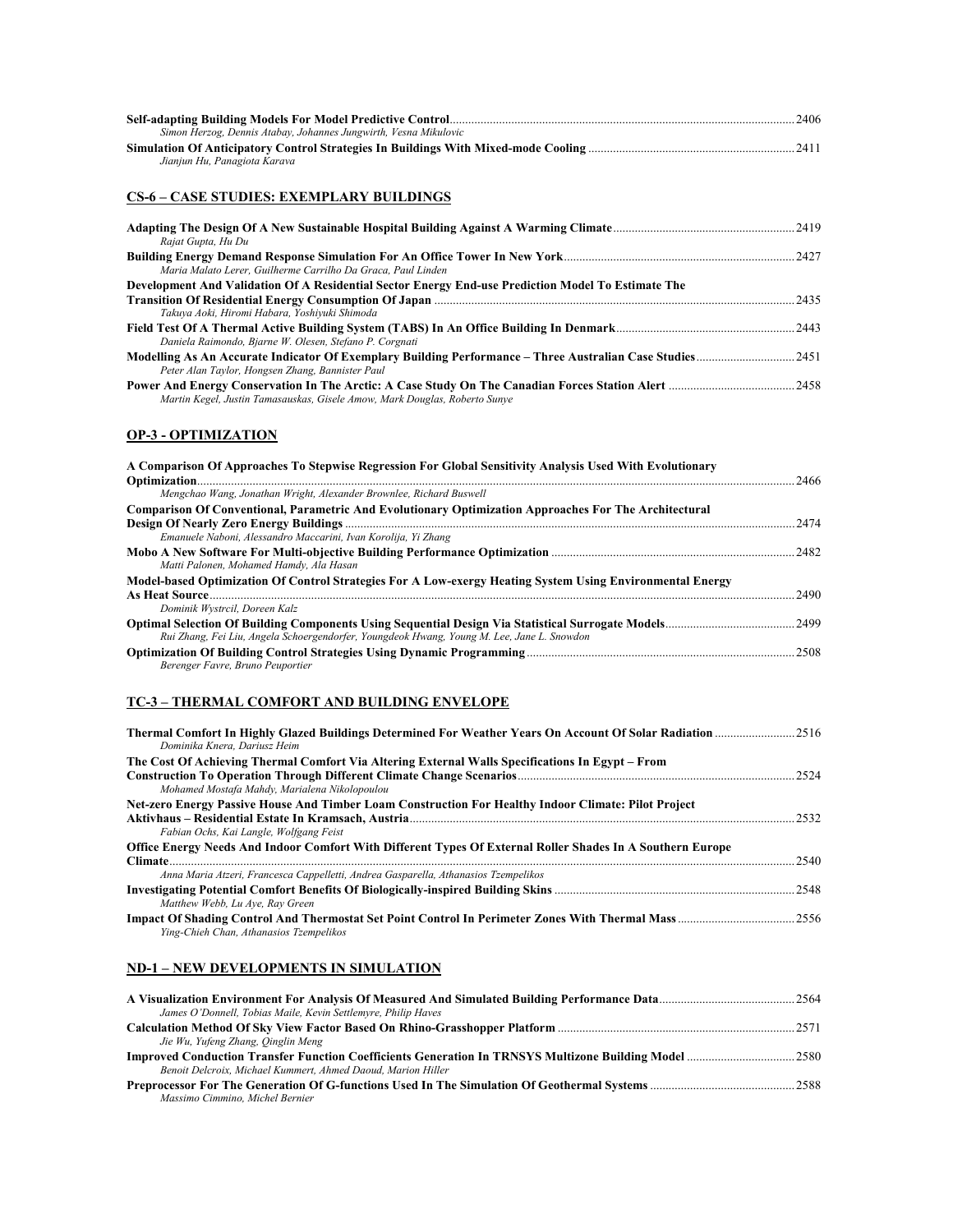| Simulation Based Performance Assessment Of Phase Change Enhanced Thermal Buffering For Domestic Heat                                                    |  |
|---------------------------------------------------------------------------------------------------------------------------------------------------------|--|
| Nick Kelly, Paul Tuohy                                                                                                                                  |  |
| Philippe Pasquier, Denis Marcotte, Michel Bernier, Michael Kummert                                                                                      |  |
| <u> BP-4 – BUILDING PHYSICS: THERMAL MASS</u>                                                                                                           |  |
| Fabio Munaretto, Bruno Peuportier, Alain Guiavarch                                                                                                      |  |
| Lyrian Daniel, Veronica Soebarto, Terry Williamson                                                                                                      |  |
| Dynamic Simulation Of Thermal Capacity And Charging/ Discharging Performance For Sensible Heat Storage In                                               |  |
| Henryk Wolisz, Peter Matthes, Hassan Harb, Rita Streblow, Dirk Muller                                                                                   |  |
| <u>EN – ELECTRICAL NETWORKS</u>                                                                                                                         |  |
| Kazuaki Kusakiyo, Yohei Yamaguchi, Yoshiyuki Shimoda                                                                                                    |  |
| Electricity Storage Within The Domestic Sector As A Means To Enable Renewable Enegy Integration Within                                                  |  |
| Joe Clarke, Jon Hand, Jae-Min Kim, Aizaz Samuel, Katalin Svehla                                                                                         |  |
| Low Energy Communities: The Automatic Sizing Of Hybrid Renewable Energy Schemes And The Generation Of                                                   |  |
| Joe Clarke, Jon Hand, Jun Hong, Nick Kelly, Marco Picco, Aizaz Samuel, Katalin Svehla                                                                   |  |
| <b>LT-1 - DAYLIGHTING</b>                                                                                                                               |  |
| Beyond Illumination: An Interactive Simulation Framework For Non-visual And Perceptual Aspects Of                                                       |  |
| Marilyne Andersen, Antoine Guillemin, Maria L. Amundadottir, Siobhan Rockcastle                                                                         |  |
| Simulation-based Evaluation Of Non-Visual Responses To Daylight: Proof-of-Concept Study Of Healthcare Re-                                               |  |
| Maria Lovisa Amundadottir, Steven W. Lockley, Marilyne Andersen                                                                                         |  |
| Eliza Szczepanska-Rosiak, Dariusz Heim, Marcin Gorko                                                                                                    |  |
| <u>T40S – IEA/SHC TASK 40 STUDENTS</u>                                                                                                                  |  |
| Francesco Guarino, Stefano Avesani, Laurie Karim                                                                                                        |  |
| Diane Bastien, Jonathan Leclere, Antonio Soares                                                                                                         |  |
| Use Of Net Zero Energy Solution Sets For The Redesign Of The Reunion Island Enerpos Building In Christchurch2699<br>Samson Yip, Shaan Cory              |  |
| <u>SR-3 – SIMULATION VS REALITY</u>                                                                                                                     |  |
| Use And Evaluation Of The Envi-Met Model For Two Different Urban Forms In Cairo, Egypt: Measurements                                                    |  |
| Mohamed Hussein Elnabawi, Neveen Hamza, Steven Dudek                                                                                                    |  |
| Jens Teichmann, Moritz Lauster, Marcus Fuchs, Rita Streblow, Dirk Muller                                                                                |  |
|                                                                                                                                                         |  |
| <u> A60-1 – IEA/ECBCS ANNEX 60</u>                                                                                                                      |  |
| Is It Reasonable To Calculate The Thermal Peak Load Using Acausal Models And Short Time Steps?……………………………………2722<br>Christian Ghiaus, Jean-Jacques Roux |  |
| Linking Interactive Modelica Simulations To Html5 Using The Functional Mockup Interface For The LearnHPB                                                |  |
| Xiufeng Pang, Raj Dye, Thierry Stephane Nouidui, Michael Wetter, Joseph J. Deringer                                                                     |  |
| Sylvain Robert, Benoit Delinchant, Bruno Hilaire, Tanguy Yann                                                                                           |  |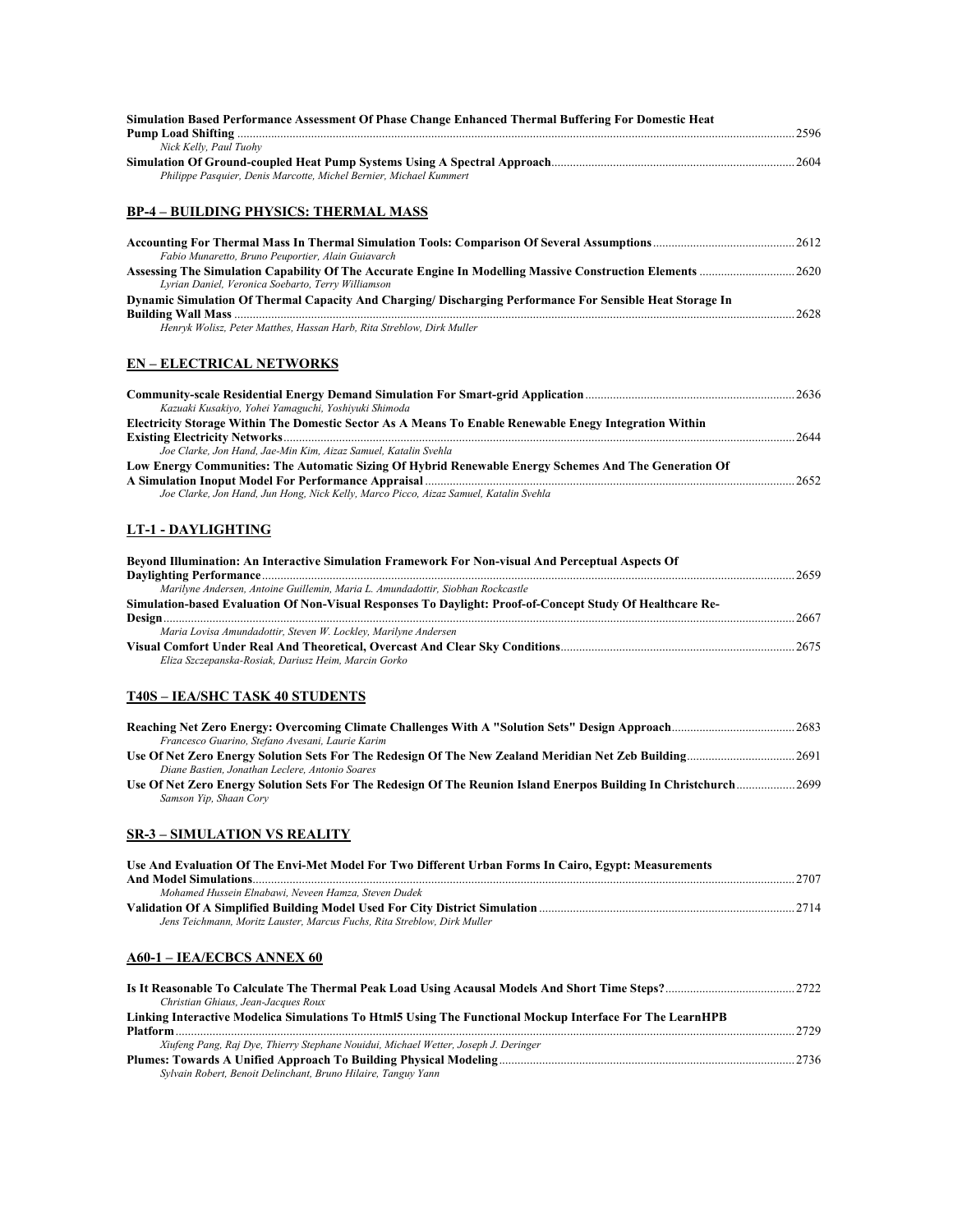## **P-BP-2 – POSTERS: BUILDING PHYSICS**

| Matthias Gladt. Thomas Bednar                                                                                                                                                       |      |
|-------------------------------------------------------------------------------------------------------------------------------------------------------------------------------------|------|
| Evaluation Of Mould Growth Risks In Buildings With Different Hygric Properties Of Interior Finishing Materials                                                                      |      |
|                                                                                                                                                                                     | 2750 |
| Hyeun Jun Moon, Seung Ho Ryu                                                                                                                                                        |      |
| Hygrothermal Behaviour Of A Hemp Concrete Wall: Comparison Between Experimental And Numerical Results2757<br>Thibaut Colinart, Patrick Glouannec, Thomas Pierre, Philippe Chauvelon |      |
| On The Conservation Of Mass And Energy In Hygrothermal Numerical Simulation With Comsol Multiphysics 2765<br>Michele Bianchi Janetti, Fabian Ochs, Wolfgang Feist                   |      |
|                                                                                                                                                                                     |      |
| Anh Dung Tran Le, Chadi Maalouf, Omar Douzane, Ton Hoang Mai, Thierry Langlet, Mohammed Lachi                                                                                       |      |

#### **VOLUME 4**

| Julien Berger, Sihem Tasca-Guernouti, Monika Woloszyn, Catherine Buhe                              |      |
|----------------------------------------------------------------------------------------------------|------|
|                                                                                                    |      |
| Nuno M. M. Ramos, Eva Barreira, Maria Lurdes Simoes, Joao M. P. O. Delgado, Nathan Mendes          |      |
|                                                                                                    |      |
| Emma Stephan, Antoine Caucheteux, Richard Cantin, Sihem Tasca-Guernouti, Pierre Michel             |      |
| Simulation Of Coupled Heat, Air And Moisture Transfers In An Experimental House Exposed To Natural |      |
|                                                                                                    | 2803 |
| Matthieu Labat, Monika Woloszyn, Geraldine Garnier, Jean-Jacques Roux, Amandine Piot               |      |
|                                                                                                    |      |
| Anastasios Markopoulos, Paul Strachan, Nick Kelly, Paul Baker                                      |      |

## **P-ENSTZE – POSTERS: ENERGY EFFICIENT SYSTEMS**

| Aidan Thomas Jones, Donal Patrick Finn                                                              | .2819 |
|-----------------------------------------------------------------------------------------------------|-------|
| Towards Autonomous Photovoltaic Building Energy Management: Modeling And Control Of Electrochemical |       |
|                                                                                                     | 2827  |
| Hoang Anh Dang, Benoit Delinchant, Frederic Wurtz                                                   |       |
| Ivan Oropeza-Perez, Poul Alberg Ostergaard, Arne Remmen                                             | .2835 |
| Katherine D'Avignon, Michael Kummert                                                                | .2843 |
|                                                                                                     | 2851  |
| Xavier Moch, Marc Palomares, Fabrice Claudon, Bernard Souvri, Benoit Stutz                          |       |
| Sebastian Stinner, Rita Streblow, Dirk Muller                                                       | 2859  |
| Prakash Sarnobat, Simon Lannon                                                                      | .2867 |
| M. Ebrahim Poulad, Alan Fung, Sylvain Lefrene                                                       | .2875 |
| Gunes Nazif, Hasim Altan                                                                            |       |

## **P-LT – POSTERS: DAYLIGHTING**

| Ayelen Maria Villalba, Andrea Elvira Pattini, Erica Norma Correa                                                                                                                                                                                                           |      |
|----------------------------------------------------------------------------------------------------------------------------------------------------------------------------------------------------------------------------------------------------------------------------|------|
|                                                                                                                                                                                                                                                                            | 2898 |
| Yun Kvu Yi. Jihun Kim<br>Development Of A Daylighting Index For Window Energy Labelling And Rating System For Residential Buildings<br><b>In Brazil</b> <u>[</u> <i>n</i> <b>a <i>n n n</i> <b><i>n n n n n n n n n n n n n n n n n n n n n n n n n n n n n n </i></b></b> | 2904 |
| Raphaela W. Fonseca, Fernando O. R. Pereira, Fernando S. Westphal, Carolina Dal Soglio, Priscila Besen                                                                                                                                                                     |      |
| Dynamic Daylight Simulation And Visual Comfort Survey In Mediterranean Climate. Case Study In Office                                                                                                                                                                       | 2912 |
| Maria Leandra Gonzalez Matterson, Joana Ortiz Ferra, Jaume Salom, Jorge Higuera Portilla                                                                                                                                                                                   |      |
| Global Illumination Simulation Technique In Developing Guidelines To Mitigate Veiling Reflection In Indoor                                                                                                                                                                 | 2921 |
| Thomas Chan, Kenneth Li, Kelvin Tong, Ernest Tsang                                                                                                                                                                                                                         |      |
| Mohamed Alv, Khaled Nassar                                                                                                                                                                                                                                                 |      |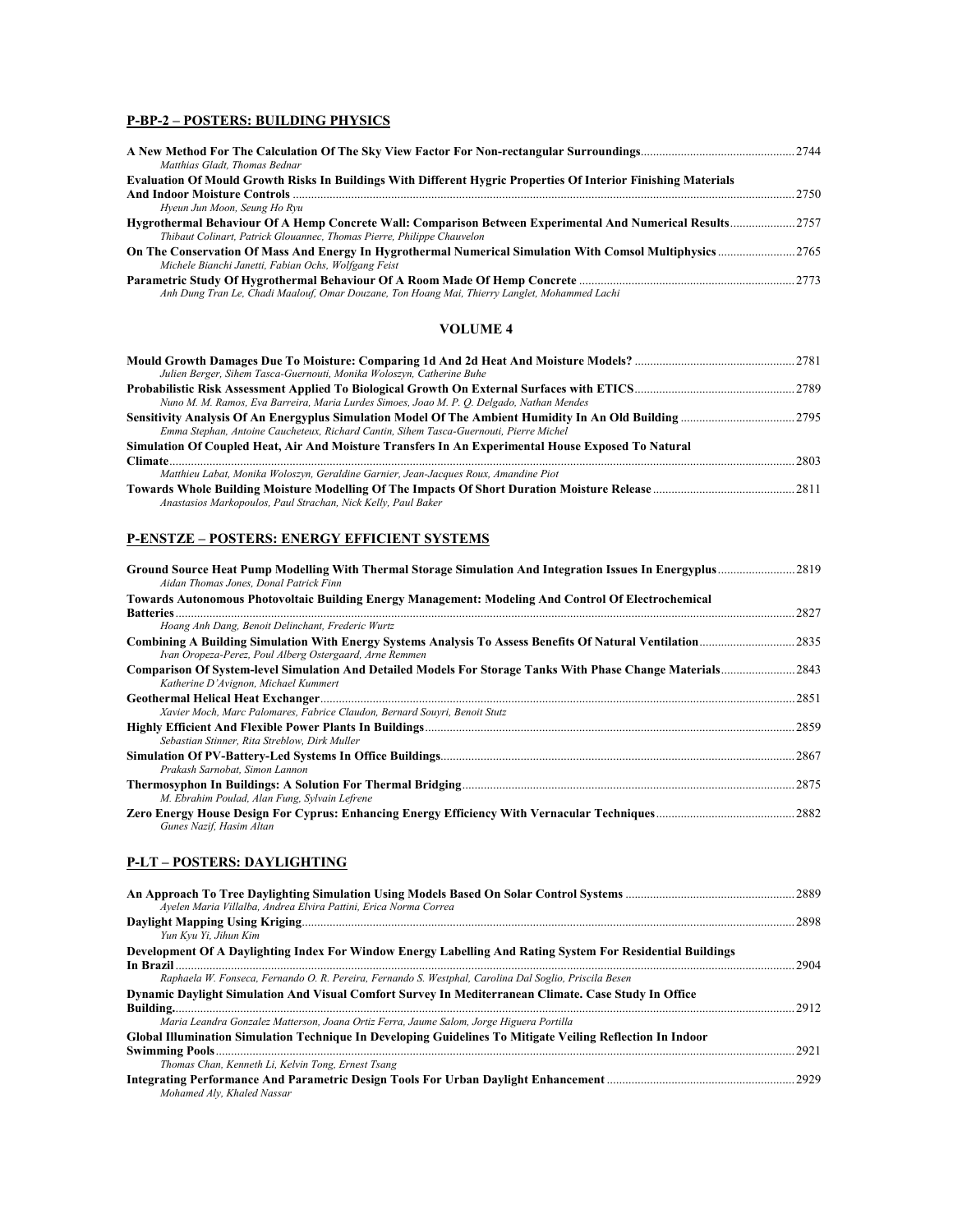| Maria Piderit, Daniela Besser                                     |  |
|-------------------------------------------------------------------|--|
|                                                                   |  |
| Masatoshi Nishioka, Craig Farnham, Minako Nabeshima, Masaki Nakao |  |
|                                                                   |  |
| Xianou Li, Frederick Wong, Yihan Li                               |  |

## **P-T40RGDP – POSTERS: IEA/SHC TASK 40, INFLUENCE OF SIMULATION ON DESIGN PROCESS**

| Kristian Fabbri, Lamberto Tronchin, Valerio Tarabusi                                                    | .2957 |
|---------------------------------------------------------------------------------------------------------|-------|
|                                                                                                         | 2965  |
| Tangi Le Berigot, Marc Frere, Eric Dumont<br>Ali Malkawi, Alexander Waegel                              | 2971  |
| Optimisation Methodology For The Design Of Solar Shading For Thermal And Visual Comfort In Tropical     | 2979  |
| Aurelie Lenoir, Shaan Cory, Michael Donn, Francois Garde                                                | 2989  |
| Roman Rabenseifer, Katarina Minarovicova                                                                |       |
| Ji Hyun Kim, Godfried Augenbroe, Hye-Soo Suh                                                            | 2997  |
| Shady Attia, Arnaud Evrard                                                                              | .3005 |
| Luigi Schibuola, Massimiliano Scarpa, Chiara Tambani                                                    | 3013  |
| Ladybug: A Parametric Environmental Plugin For Grasshopper To Help Designers Create An Environmentally- | 3021  |
| Mostapha Sadeghipour Roudsari, Michelle Pak                                                             |       |

## **P-ND – POSTERS: NEW DEVELOPMENTS IN SIMULATION**

|                                                                                                               | 3029  |
|---------------------------------------------------------------------------------------------------------------|-------|
| Bin Yan. Ali Malkawi                                                                                          |       |
|                                                                                                               | 3037  |
| Yue Wang, Ali Malkawi                                                                                         |       |
|                                                                                                               | .3045 |
| Khalid Setaih, Neveen Hamza, Tim Townshend                                                                    |       |
|                                                                                                               |       |
| Aurelie Foucquier, Adrien Brun, Ghjuvan Antone Faggianelli, Frederic Suard                                    |       |
| Implications Of The Uncoupling Of Building And HVAC Simulation In The Presence Of Parameter Uncertainties3061 |       |
| Godfried Augenbroe, Yuna Zhang, Javad Khazaii, Yuming Sun, Heng Su, Benjamin D. Lee, Jeff Wu                  |       |
|                                                                                                               |       |
| Tiberiu Catalina, Florin Iordache, Vlad Iordache                                                              |       |
|                                                                                                               |       |
| Yoon Soo Lee, Ali Malkawi                                                                                     |       |
|                                                                                                               | 3083  |
| Georgios Nektarios Lilis, Konstantinos F Sklivaniotis, Georgios Giannakis, Dimitrios Rovas                    |       |
|                                                                                                               | 3091  |
| Mathilde Grandjacques, Benoit Delinchant, Olivier Adrot, Clementine Prieur, Celine Helbert                    |       |
|                                                                                                               | 3099  |
| Pieter De Wilde, Sabine Pahl, Neveen Hamza, Shen Wei, Rory Jones, Islam Abohela                               |       |

## **P-AA60IO – POSTERS: EA/ECBCS ANNEX 60, INTEROPERABILITY AND CO-SIMULATION**

| A Bim Based Data Model For An Integrated Building Energy Information Management In The Design And                                                             |      |
|---------------------------------------------------------------------------------------------------------------------------------------------------------------|------|
|                                                                                                                                                               |      |
| Hyeun Jun Moon, Byung Kook Kim, Min Seok Choi                                                                                                                 |      |
| A New Co-simulation Architecture For Mixing Dynamic Building Simulation And Agent Oriented Approach For                                                       |      |
|                                                                                                                                                               | 3115 |
| Sana Gaaloul, Hoang Anh Dang, Ayesha Kashif, Benoit Delinchant, Frederic Wurtz                                                                                |      |
| An Approach To Facilitating Data Exchange Between Bim Environments And A Low Energy Design Tool 3123<br>Alexandra Cemesova, Christina J. Hopfe, Yacine Rezgui |      |
| Tobias Maile, James O'Donnell, Vladimir Bazjanac, Cody Rose                                                                                                   |      |
| Roel De Coninck, Lieve Helsen                                                                                                                                 |      |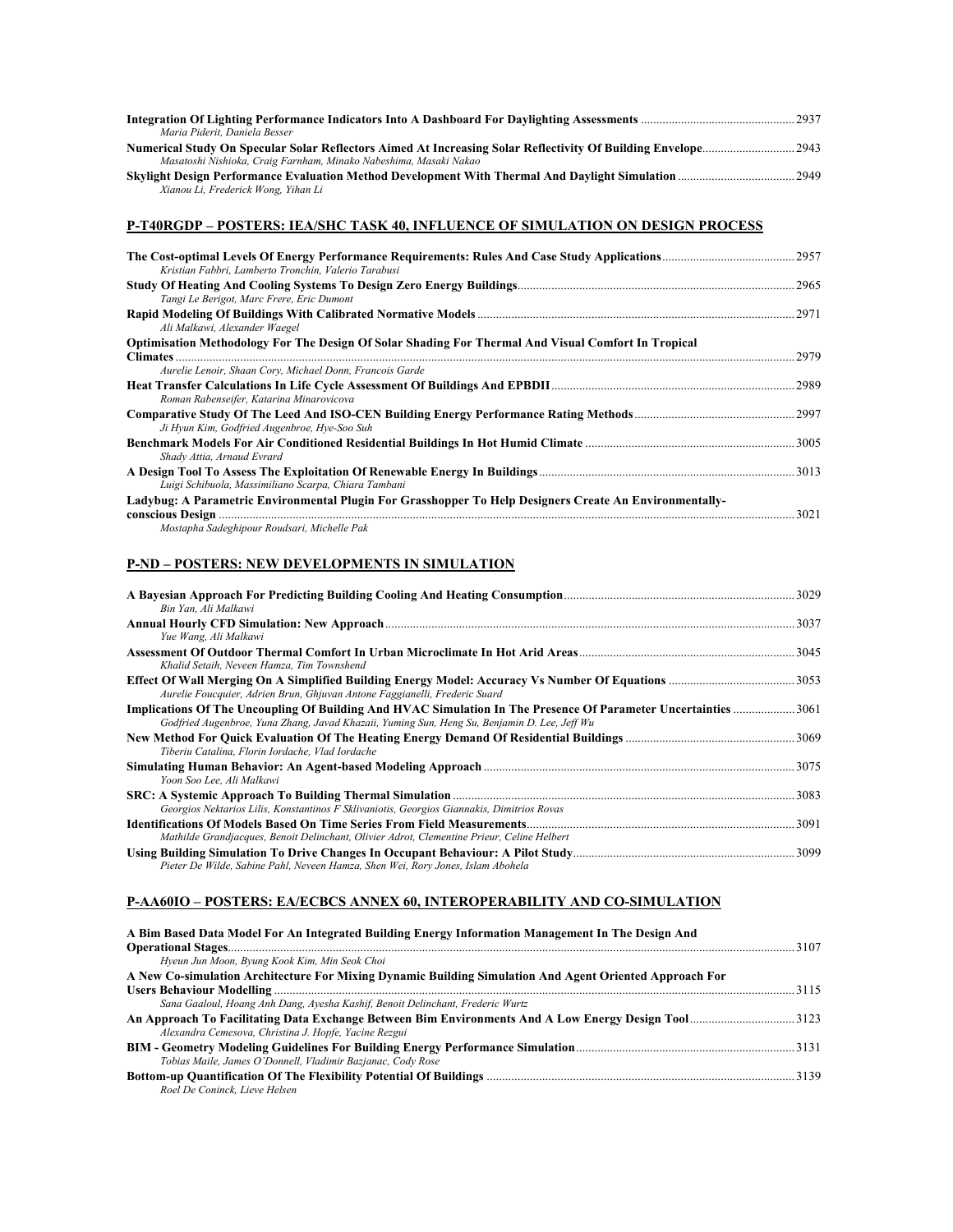| Sebastian Burhenne, Dominik Wystrcil, Mehmet Elci, Sattaya Narmsara, Sebastian Herkel               |  |
|-----------------------------------------------------------------------------------------------------|--|
|                                                                                                     |  |
| Donghun Kim, Wangda Zuo, James. E Braun, Michael Wetter                                             |  |
|                                                                                                     |  |
| Thierry Stephane Nouidui, Michael Wetter, Wangda Zuo                                                |  |
| Impacts Of Control Strategies On Light And Heavy Radiant Floors In Low Energy Buildings By Modelica |  |
| Simulation 3171                                                                                     |  |
| Hubert Blervaque, Sila Filfli, Mathieu Schumann, Pascal Stabat, Dominique Marchio                   |  |
|                                                                                                     |  |

*Atiyah Elsheikh, Edmund Widl, Peter Pensky, Florian Dubisch, Markus Brychta, Daniele Basciotti, Wolfgang Muller* 

## **BP-5 – BUILDING PHYSICS: AIRFLOW**

| Annamaria Belleri, Spencer Dutton, Ulrich Filippi Oberegger, Roberto Lollini                                  |  |
|---------------------------------------------------------------------------------------------------------------|--|
| Modeling The Energy Performance Of Night-time Ventilation Using The Quasi-steady State Calculation Method3195 |  |
| Jerome Le Dreau, Per Heiselberg, Rasmus L. Jensen, Avser D. Selman                                            |  |
| Natural Ventilation Design For Low-rise Buildings: Comparison Between A Nodal Model And Wind Tunnel Tests3202 |  |
| Francois Demouge, Xavier Faure                                                                                |  |
|                                                                                                               |  |
| Fei Xue, Xiaofeng Li, He Huang                                                                                |  |
|                                                                                                               |  |
| Neetha Vasan, Theodore Stathopoulos                                                                           |  |

## **ST – ENERGY STORAGE**

| A TRNSYS Model Of A Building Hyac System With GSHP And PCM Thermal Energy Storage – Component               |      |
|-------------------------------------------------------------------------------------------------------------|------|
|                                                                                                             | 3222 |
| Paul C. McKenna, Donal P. Finn                                                                              |      |
| Daylighting Simulation As Means For Configuring Hospital Intensive Care Unit Windows Under The Desert Clear |      |
|                                                                                                             | 3230 |
| Ahmed Sherif, Hanan Sabry, Mahmoud Gadelhak                                                                 |      |
|                                                                                                             |      |
| Philippe Papillon, Cedric Paulus                                                                            |      |
| Development Of An Ode Model Featuring A Three Level Bleed Control And An Off-loading Sequence For           |      |
|                                                                                                             | 3246 |
| Alain Nguyen, Philippe Pasquier, Denis Marcotte                                                             |      |
|                                                                                                             |      |
| Joynal Abedin, Steven Firth, Philip Eames                                                                   |      |

## **LT-2 - LIGHTING**

| A Portable System For On-site Measurement Of Indoor Luminous Properties For High-fidelity Lighting      |      |
|---------------------------------------------------------------------------------------------------------|------|
|                                                                                                         | 3261 |
| Yun-Shang Chiou. Thanh Ouvet Mai                                                                        |      |
| Rizki A. Mangkuto, Myriam B. C. Aries, Evert J. Van Loenen, Jan L. M. Hensen                            |      |
| Dynamic Daylighting Simulations From Static High Dynamic Range Imagery Using Extrapolation And Daylight |      |
|                                                                                                         | 3277 |
| Mehlika Inanici                                                                                         |      |
| Viswanathan Kumaragurubaran, Mehlika Inanici                                                            |      |
| Predicting Visual Comfort Conditions In A Large Daylit Space Based On Long-term Occupant Evaluations: A |      |
|                                                                                                         | 3293 |
| J. Alstan Jakubiec, Christoph F. Reinhart                                                               |      |

## **RG – SIMULATION TO SUPPORT REGULATIONS**

| Rajan Rawal, Srijan Didwania, Yash Shukla, Sanyogita Manu, Purvi Panchal                                   |      |
|------------------------------------------------------------------------------------------------------------|------|
| Employing Local And Global Sensitivity Analysis Techniques To Guide User Interface Development Of Energy   |      |
|                                                                                                            |      |
| Filippo Monari, Paul Strachan, Jose Ortiz                                                                  |      |
| Heat Losses In Collective Heat Distribution Systems: Comparing Simplified Calculation Methods With Dynamic |      |
|                                                                                                            | 3317 |
| Eline Himpe, Julio Efrain Vaillant Rebollar, Arnold Janssens                                               |      |
|                                                                                                            |      |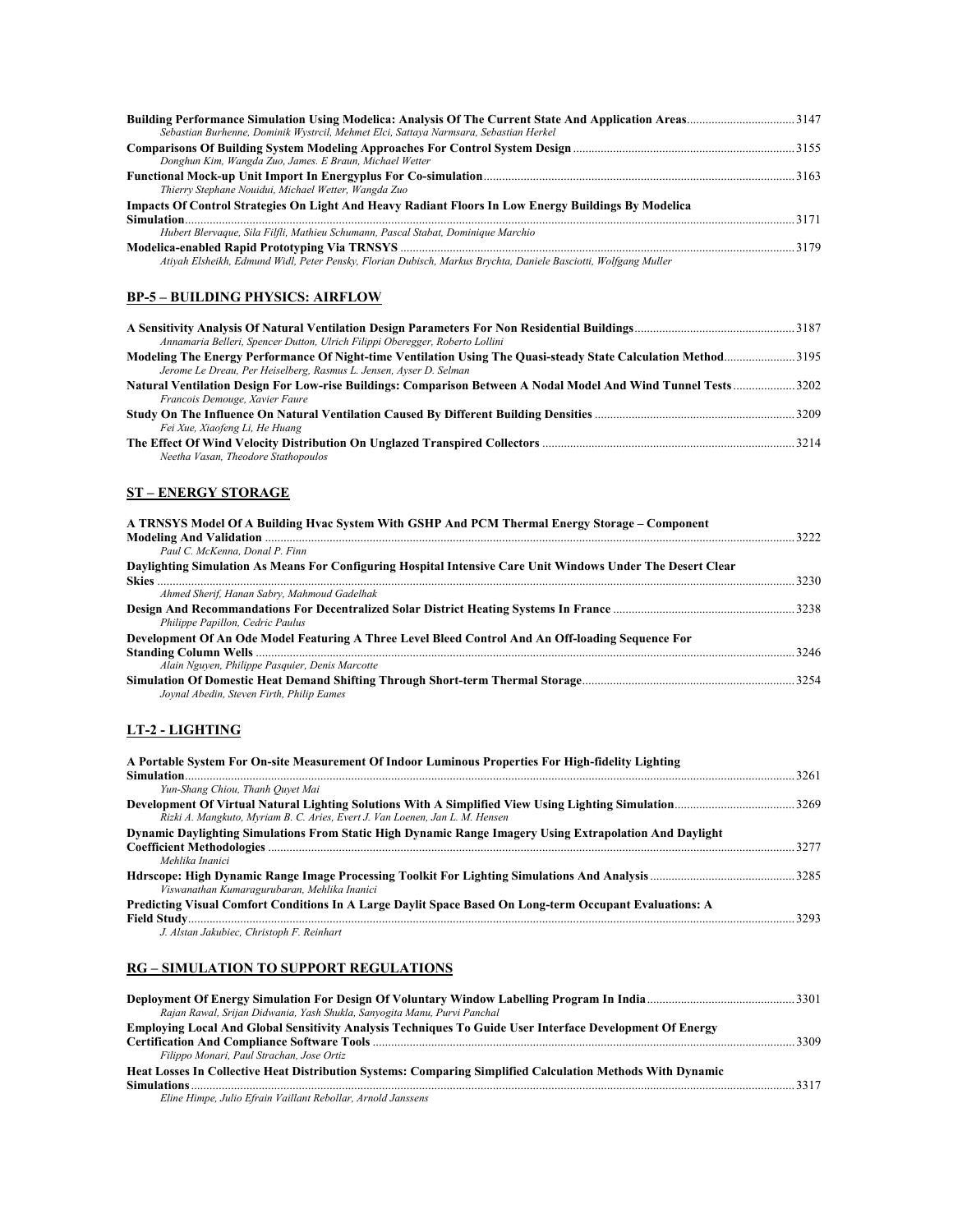| Simon Lannon, Aliki Georgakaki, Stuart Macdonald |      |
|--------------------------------------------------|------|
|                                                  | 3333 |
| Veronica Soebarto, Helen Bennetts                |      |

## **ND-2 – NEW DEVELOPMENTS IN SIMULATION**

| Co-simulation Between ESP-R And TRNSYS: More Highly Resolved Modelling Of Integrated Building And              |      |
|----------------------------------------------------------------------------------------------------------------|------|
|                                                                                                                | 3341 |
| Ian Beausoleil-Morrison, Francesca Macdonald, Michael Kummert, Romain Jost, Tim McDowell                       |      |
|                                                                                                                |      |
| Liesje Van Gelder, Hans Janssen, Staf Roels, Griet Verbeeck, Liesbeth Staepels                                 |      |
|                                                                                                                |      |
| Charlotte Roux, Bruno Peuportier                                                                               |      |
| Modelling The Urban Microclimate And Its Impact On The Energy Demand Of Buildings And Building Clusters3365    |      |
| Viktor Dorer, Jonas Allegrini, Kristina Orehounig, Peter Moonen, Govinda Upadhyay, Jerome Kampf, Jan Carmeliet |      |
|                                                                                                                |      |
| Eui-Jong Kim, Gilles Plessis, Jean-Jacques Roux, Jean-Luc Hubert                                               |      |

## **A60-2 – IEA/ECBCS ANNEX 60**

| Benoit Delinchant, Pierre-Yves Gibello, Franck Verdiere, Frederic Wurtz                                                   |  |
|---------------------------------------------------------------------------------------------------------------------------|--|
| Michael Wetter                                                                                                            |  |
|                                                                                                                           |  |
| Jesus A. Febres Pascual, Raymond Sterling Garay, J. Ignacio Torrens Galdiz, Marcus M. Keane                               |  |
| Wei Yan, Mark Clayton, Jeff Haberl, Woonseong Jeong, Jong Bum Kim, Sandeep Kota, Jose Luis Bermudez Alcocer, Manish Dixit |  |
| Multi-criteria Evaluation Of Distribution Grid Impact Of Heat Pump And Photovoltaic Based Zero-energy                     |  |
|                                                                                                                           |  |
| Duhan Daatang, Dink Saalang                                                                                               |  |

*Ruben Baetens, Dirk Saelens* 

## **BP-6 – BUILDING PHYSICS: ENVELOPE**

| Siyamak Sarabi, Stephane Ploix, Minh Hoang Le, Hoang-Anh Dang, Frederic Wurtz                                                                                                      |  |
|------------------------------------------------------------------------------------------------------------------------------------------------------------------------------------|--|
|                                                                                                                                                                                    |  |
| Gerson Henrique Santos, Nathan Mendes                                                                                                                                              |  |
| Timea Bejat, Arnaud Jay, Anais Lagesse, Amandine Piot                                                                                                                              |  |
| Moisture Infiltration In Fractures And Consequences On The Hygrothermal Performance Of Building Facades3441<br>Simon Rouchier, Monika Woloszyn, Genevieve Foray, Jean-Jacques Roux |  |
| Hans Janssen                                                                                                                                                                       |  |
| Julien Berger, Simon Rouchier, Sihem Tasca-Guernouti, Monika Woloszyn, Catherine Buhe                                                                                              |  |

## **HVAC – COMPONENT MODELS FOR BUILDING SIMULATION**

| Ya Brigitte Assoa, Thierry Guiot, Leon Gaillard, Benjamin Boillot, Christophe Menezo                                      |  |
|---------------------------------------------------------------------------------------------------------------------------|--|
|                                                                                                                           |  |
| Alan Abela, Mike Hoxley, Paddy McGrath, Steve Goodhew                                                                     |  |
|                                                                                                                           |  |
| Laurent Reynier, Jean-Baptiste Videau, Charles Pele, Matthieu Cosnier, Georges Nehme, Jean-Francois Doucet, Uwe Bramkamp  |  |
|                                                                                                                           |  |
| Benjamin Behrendt, Jorgen Christensen                                                                                     |  |
|                                                                                                                           |  |
| Leon Gaillard, Stephanie Giroux, Herve Pabiou, Christophe Menezo, Remi Le-Berre                                           |  |
| Thermal Characterization Of Green Roofs Through Dynamic Simulation <i>maching manufacture and manufacture manufacture</i> |  |
| Alfonso Capozzoli, Vincenzo Corrado, Alice Gorrino                                                                        |  |

## **LT-3 - LIGHTING**

| A Simple General Luminous Efficacy Model Of Global Irradiance. |  |
|----------------------------------------------------------------|--|
| Sokol Dervishi, Ardeshir Mahdavi                               |  |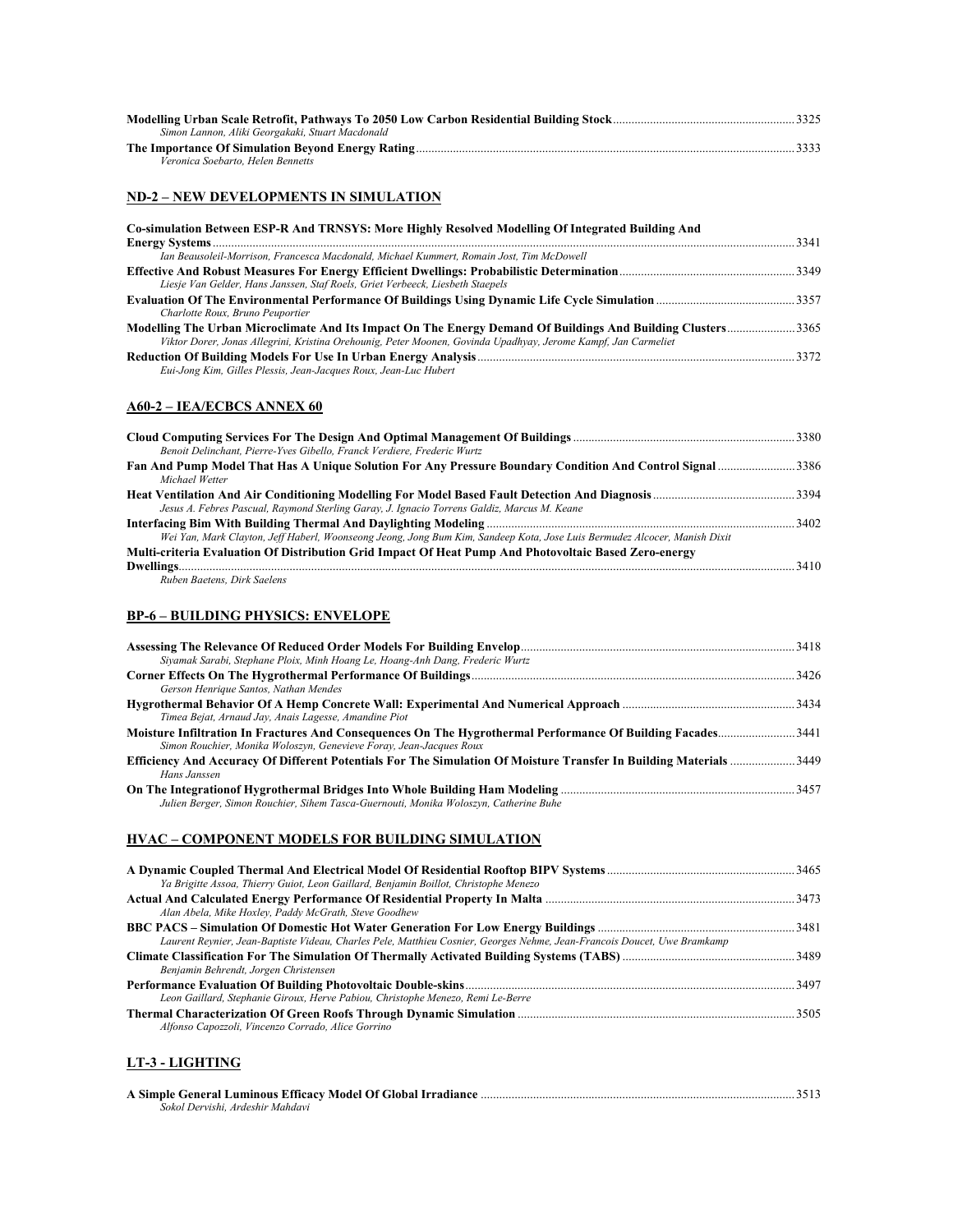| Definition Of A Reference Office For Standardized Evaluations Of Dynamic Facade And Lighting Technologies3519 |  |
|---------------------------------------------------------------------------------------------------------------|--|
| Christoph Reinhart, Alstan Jakubiec, Diego Ibarra                                                             |  |
|                                                                                                               |  |
| Ladan Ghobad, Wayne Place, Soolyeon Cho                                                                       |  |
|                                                                                                               |  |
| Khaled Al-Sallal                                                                                              |  |
|                                                                                                               |  |
| Aris Tsangrassoulis, Vasileios Machairas, C. Axarli                                                           |  |
|                                                                                                               |  |
| Xiaoming Yang, Lars Grobe, Stephen Wittkopf                                                                   |  |

## **T40 – IEA/SHC TASK 40**

| Jose Agustin Candanedo, Vahid R. Dehkordi, Phylroy Lopez                                                                                                               | 3555 |
|------------------------------------------------------------------------------------------------------------------------------------------------------------------------|------|
| An Optimization Procedure Based On Thermal Discomfort Minimization To Support The Design Of Comfortable                                                                | 3563 |
| Salvatore Carlucci, Lorenzo Pagliano<br><b>Computational Optimisation For Zero Energy Buildings Design: Interviews Results With Twenty Eight</b>                       | 3571 |
| Shady Attia, Mohamed Hamdy, William O'Brien, Salvatore Carlucci<br>Design Of Nearly Zero Energy Buildings Coupled With An Earth To Air Heat Exchanger In Mediterranean | 3579 |
| Lorenzo Pagliano, Paolo Zangheri<br>Time-lapse Photography And Image Recognition To Monitor Occupant-controlled Shade Patterns: Analysis And                           | 3585 |
| <b>Results</b><br>Konstantinos Kapsis, William O'Brien, Andreas Athienitis                                                                                             |      |

## *Shady Attia, Elisabeth Gratia, Andre De Herde, Jan L. M. Hensen*

## **ND-3 – NEW DEVELOPMENTS IN SIMULATION**

| Ljubomir Jankovic                                                                                     |      |
|-------------------------------------------------------------------------------------------------------|------|
| Are 3D Heat Transfer Formulations With Short Time Step And Sun Patch Evolution Necessary For Building |      |
|                                                                                                       | 3609 |
| Auline Rodler, Jean-Jacques Roux, Joseph Virgone, K. Eui-Jong, Jean-Luc Hubert                        |      |
| Timur Dogan, Christoph Reinhart                                                                       |      |
| Development Of A High-order Discontinuous Galerkin Method For The Dns And LES Of Natural Convection   |      |
|                                                                                                       | 3625 |
| Koen Hillewaert, Cecile Goffaux, Corentin Carton De Wiart                                             |      |
|                                                                                                       |      |
| Georgios Giannakis, Martin Pichler, Giorgos Kontes, Hermann Schranzhofer, Dimitrios Rovas             |      |
|                                                                                                       |      |
| Justin R. Dobbs, Brandon M. Hencey                                                                    |      |

## **IO – INTEROPERABILITY AND CO-SIMULATION**

| Carol Menassa, Vineet Kamat, Sanghyun Lee, Elie Azar, Chen Feng, Kyle Anderson                           |      |
|----------------------------------------------------------------------------------------------------------|------|
|                                                                                                          |      |
| Hyungkeun Kim, Jung Haw, Taeyeon Kim, Seung-Bok Leigh                                                    |      |
| Development Of A New Tool For The Co-simulation Using Decomposition Of Building And HVAC Systems In Sub  |      |
|                                                                                                          | 3665 |
| Livio Mazzarella. Martina Pasini                                                                         |      |
| Apeksha Gupta, Alexandra Cemesova, Christina J Hopfe, Yacine Rezgui, Tracy Sweet                         |      |
| Performance Evaluation Of A Low Temperature District Heating System Based On Simulation, Uncertainty And |      |
|                                                                                                          | 3673 |
| Julio Efrain Vaillant Rebollar, Arnold Janssens, Eline Himpe                                             |      |
| Using General Modeling Conventions For The Shared Development Of Building Performance Simulation         |      |
| Software                                                                                                 | 3681 |
| Rhys Goldstein, Simon Breslay, Azam Khan                                                                 |      |